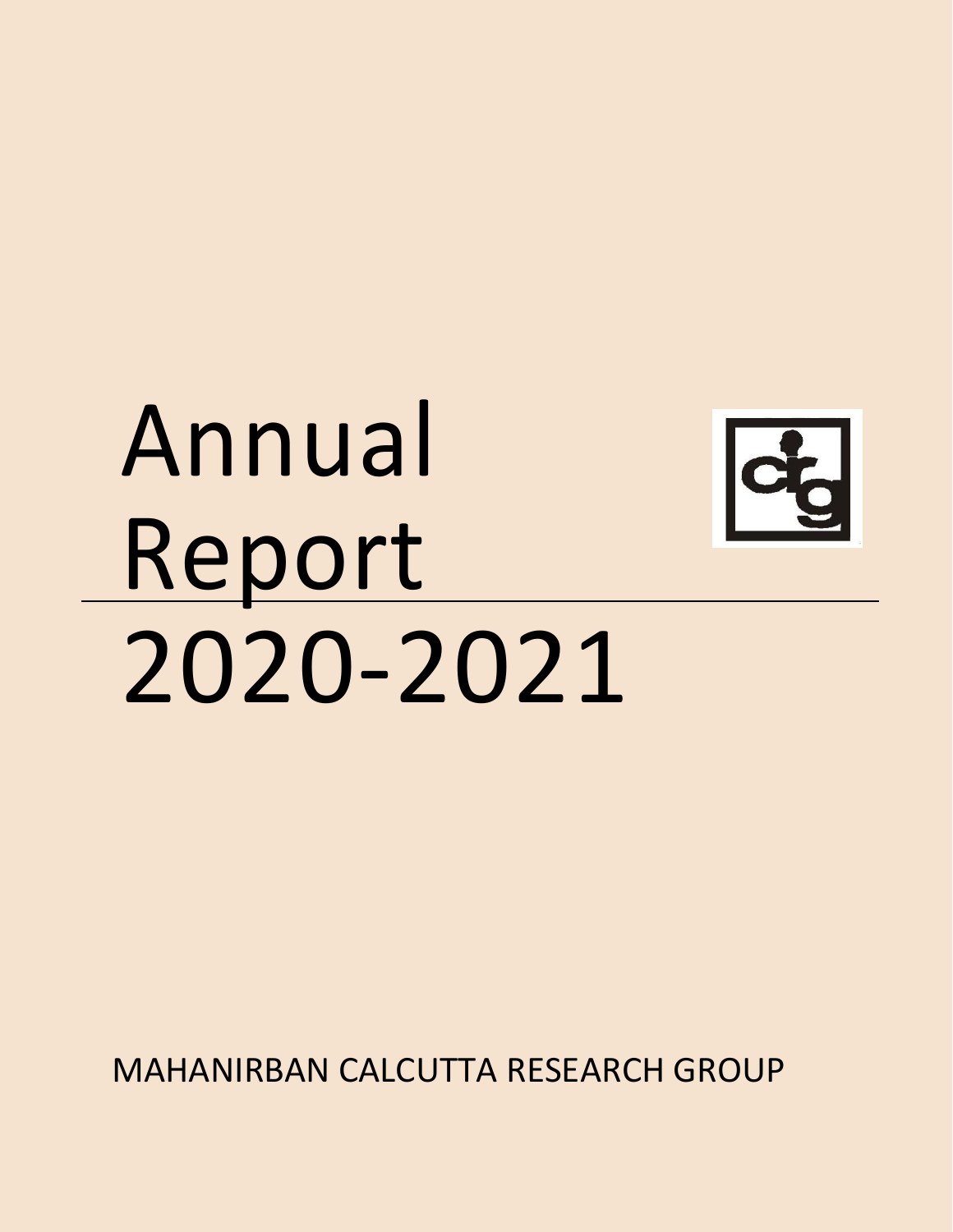# **Contents**

- Research Programmes
- Workshops, Conferences & Public Dialogues
- Public Lectures & Webinars
- Report on the Distinguished Chair
- Publications
- Library, Website and Assets
- Highlights of Members' Achievements
- Academic and Administrative Staff and other Office Matters
- Roll of CRG Members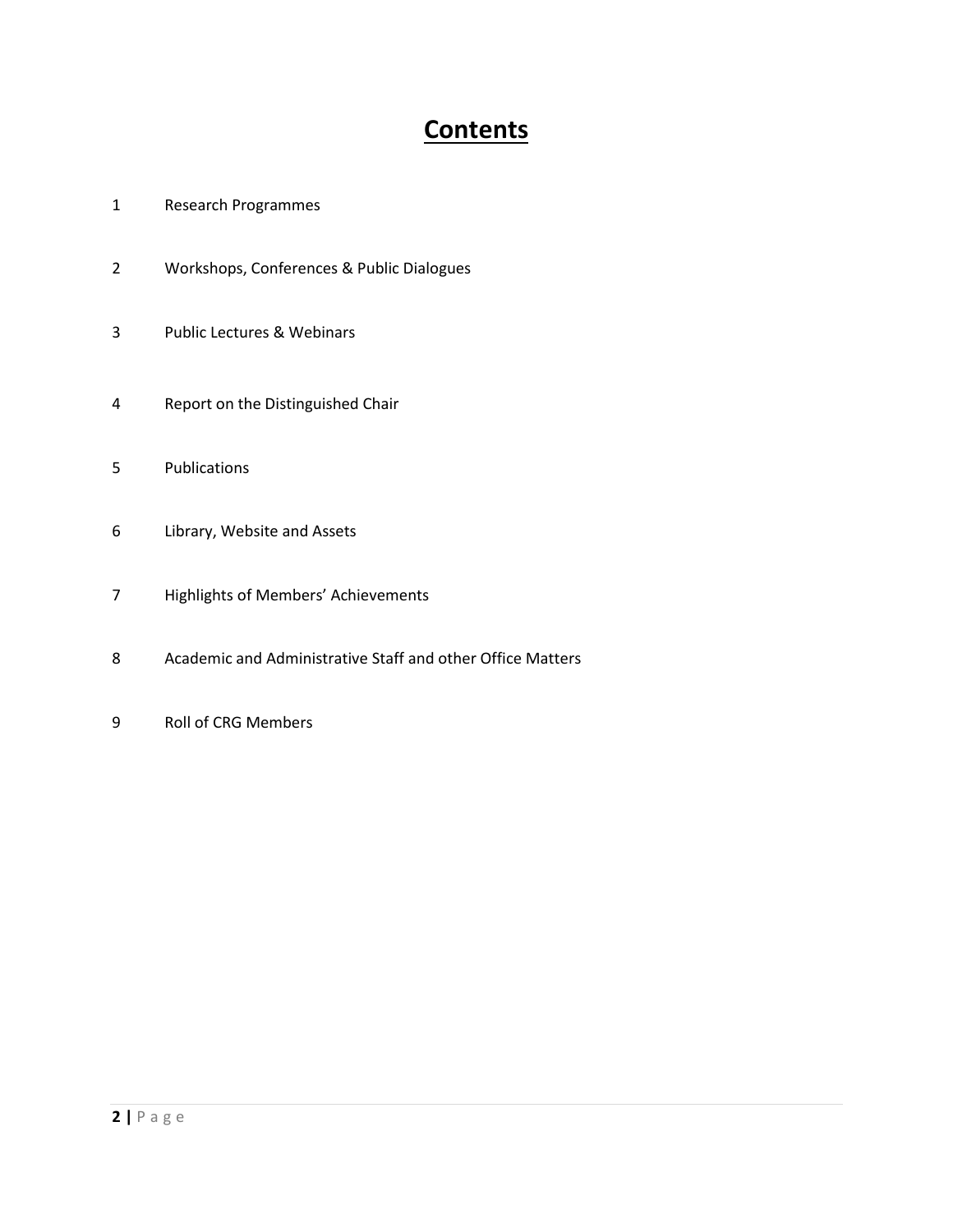## **1. RESEARCH PROGRAMMES**

# **1.1.Global Protection of Migrants & Refugees,** *in collaboration with Rosa Luxemburg Stiftung* **(2020-21)**

The annual research of 2020 funded by Rosa Luxembourg Stiftung (RLS) was on the theme "Global Protection of Migrants and Refugees". The broad research activities conducted with Rosa Luxembourg Stiftung are:

- 1. Annual Workshop and Conference on Global Protection of Migrants and Refugees
- 2. Living Archive: Covid-19 and Migrant Workers
- 3. Public Lecture
- 4. Public Dialogue
- 5. Publications: Refugee Watch & Occasional Papers

For details: [http://www.mcrg.ac.in/RLS\\_Migration\\_2020/RLS\\_Migration\\_2020\\_Home.asp](http://www.mcrg.ac.in/RLS_Migration_2020/RLS_Migration_2020_Home.asp)

# **1.1.1. Research work:**

In 2020, three staff researchers-Rajat Roy, Rajat Kanti Sur and Utsa Sarmin; and three contracted researchers-Paula Banerjee, Sabyasachi Basu Ray Chaudhury and Shibashis Chatterjee were selected to do their research on the proposed theme. Both the contracted researchers and the staff researchers had presented their research findings at the Annual Research Workshop and Conference from 16<sup>th</sup>-20<sup>th</sup> November 2021. Four research papers by Paula Banerjee, Sabyasachi Basu Ray Chaudhury, Rajat Roy and Rajat Kanti Sur were published in *Policies and Practices* No.117-120 and Shibashsis Chatterjee's paper was published in *Refugee Watch,* Issue 56.

For details on staff researchers:

[http://www.mcrg.ac.in/RLS\\_Migration\\_2020/RLS\\_Migration\\_2020\\_Researchers.asp](http://www.mcrg.ac.in/RLS_Migration_2020/RLS_Migration_2020_Researchers.asp)

In 2021 the research theme is titled as *Deep Dive: Global Protection of Refugees and Migrants*. A research planning workshop was conducted in January 2021 to decide the overall research agenda of the institute's research projects under RLS. Forty-seven participants from Europe, USA, Canada, South Asia and South East Asia attended the meeting and seventeen of them participated online.

For details on the report of the meeting:

[http://www.mcrg.ac.in/RLS\\_Migration\\_2021/RLS\\_Migration\\_2021\\_Programmes\\_2021.asp](http://www.mcrg.ac.in/RLS_Migration_2021/RLS_Migration_2021_Programmes_2021.asp)

New RLS researchers/research associates joined CRG between January and April 2021. Rajat Kanti Sur (Programme and Research Associate) will be working on *Election Campaigns as Performance: How Importantly the Issues of Migrants, Refugees and Displaced were Addressed in Three Assembly Elections in West Bengal 1977, 2011 and 2021*. Anand Upendran (Programme and Research Associate) has proposed to work on, *At Sea? The State of International Refugee Law*. Shatabdi Das (Researcher) has submitted her research proposal on *Development and Displacement in the Damodar Valley of India*.

For details of abstracts visit:

[http://www.mcrg.ac.in/RLS\\_Migration\\_2021/Papers/Shatabdi%20Das\\_Abstract.pdf](http://www.mcrg.ac.in/RLS_Migration_2021/Papers/Shatabdi%20Das_Abstract.pdf)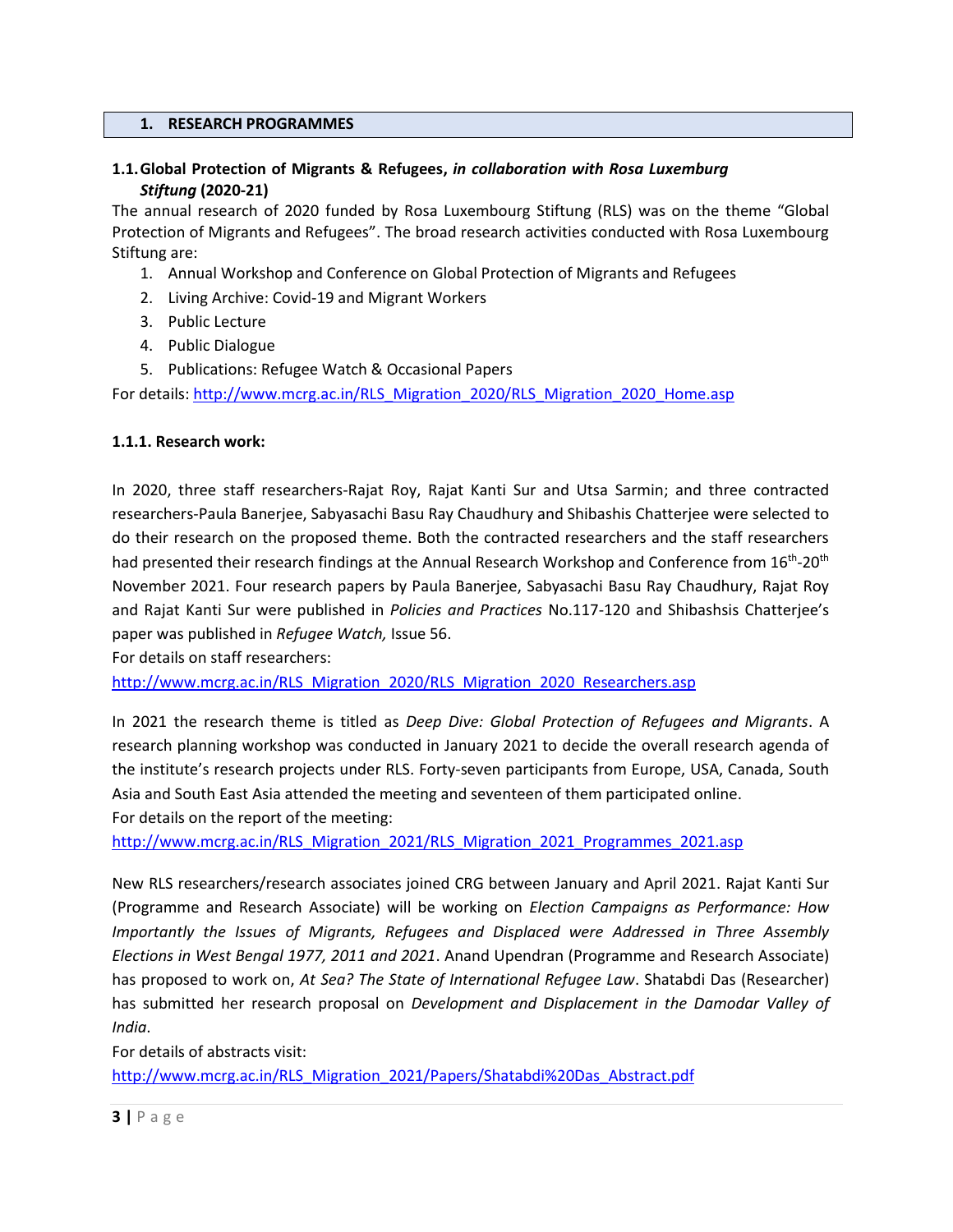## **1.1.2. Living Archive:**

On 19 March 2020, CRG started compiling a [Living Archive on COVID 19 and Migrant Workers](http://www.mcrg.ac.in/CRG_COVID-19/Covid_Migrant_Workers_Home.asp) using material from the media and other sources on Migrant workers in the backdrop of the COVID-19 pandemic and lockdown. The newly added section on the website contains information, news reports, photos and videos covering the migrant workers crisis during the lockdown and is being regularly uploaded and updated.

CRG has decided to expand the idea of the 'Living Archive' this year. They will try to prepare a separate keyword optimize search for this archive and reorganize the archive properly and make it more useful for the researchers, activists, journalists and NGO persons. The institute attempted to expand the area of the living archives from COVID-19 to other aspects like electoral politics, civil society movements, new developments in citizenship etc. There was a brief discussion in the annual planning meeting in January. A half day workshop had been planned in 2021.

For details visit:

http://www.mcrg.ac.in/RLS\_Migration\_2021/RLS\_Migration\_2021\_Living\_Archives.as

# **1.2.Migration and Forced Migration Studies with particular focus on South Asia and its European-Asian Dimension,** *in collaboration with Institute for Human Sciences, Vienna* **(2019-2021)**

The Research Platform on Forced Migration programme, supported by the Institute for Human Sciences, Vienna, (IWM) began in 2019 with an objective to link the European and the Global South experiences of migration and forced migration. The project seeks to promote collaborative studies into the uneven geographies of the global protection regime for the refugees and the migrants, especially at the particular intersection of neoliberal economies and postcolonial politics. It is hoped that a connected and cross-regional research and policy analysis of this nature, with its specific focus on South Asia, will enrich our understanding of the contemporary realities of the massive and mixed migration flows. The South-Asian segment of this Europe-Asia research platform is held at CRG under the Distinguished Chair in Migration and Forced Migration Studies and led by the Director. At present it is managed by one research associate, two research assistants and a separate administration-cumaccounts person. The project is scheduled to continue till December 2021.

The main research activities conducted with Institute for Human Sciences, Vienna are:

- 1. Research and Orientation Programme in Migration and Forced Migration Studies: Annual Workshop and Conference on Global Protection of Migrants and Refugees; Long 2020; Migrant in the Electoral Times,
- 2. A media Component including creative media output: Media Fellowship
- 3. A university component involving short term fellowships, exchange programmes, training in research methodology, and syllabus making exercise: Visiting Fellowship; Teachers Workshop and Migration Pedagogy
- 4. Public outreach through public lectures
- 5. Local dialogues, focusing on local, concrete issues of displacement,
- 6. Journal component involving the production of academic literatures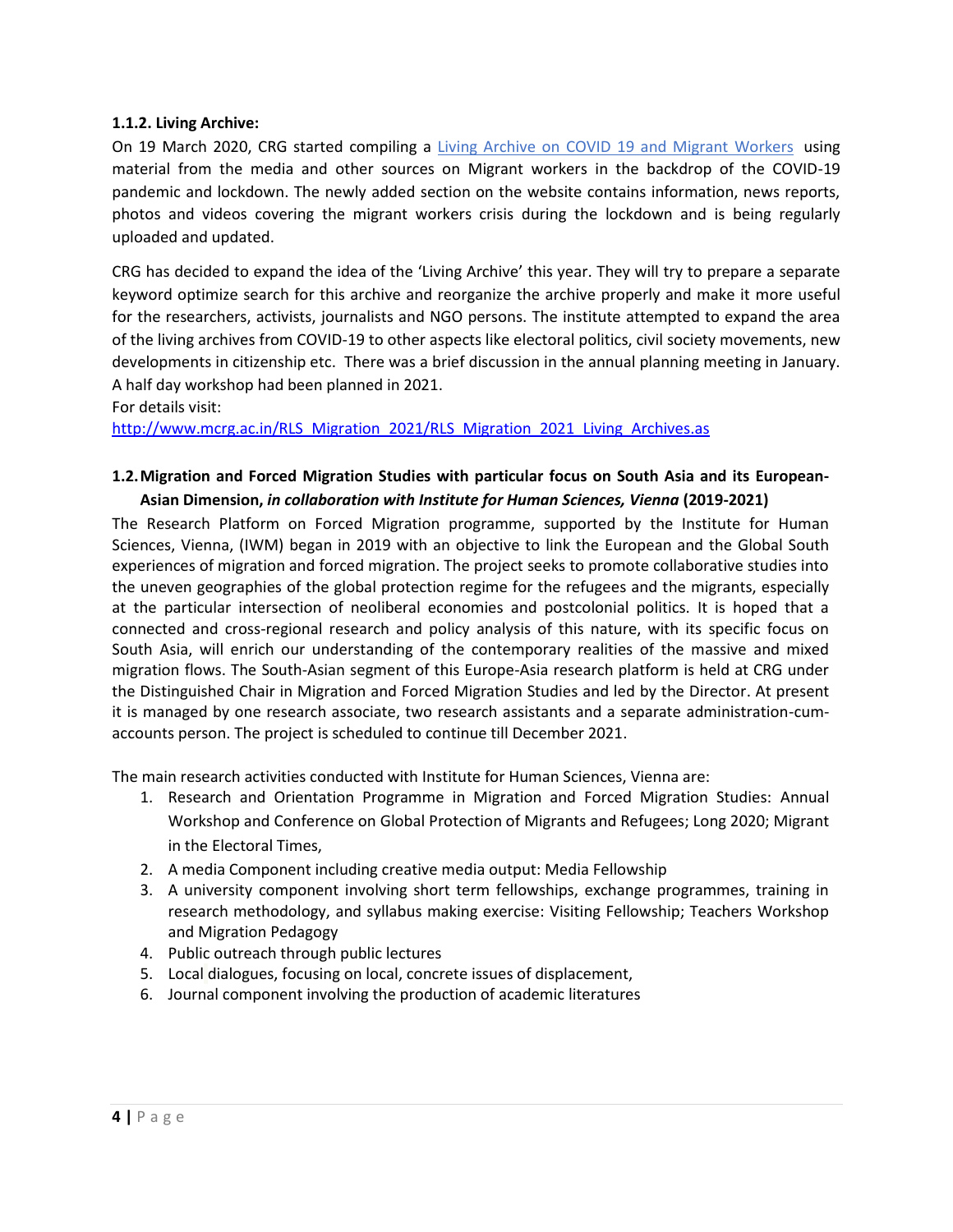#### **1.2.1. Research work:**

#### **Migration and Labour (2020, completed)**

Five contract researchers-Anjuman Ara Begum, Francis Adaikalam, Jyothi Krishnan, Nasreen Chowdhory & Shamna Thacham Poyil, Sohini Sengupta; and two staff researchers-Kusumika Ghosh & Piya Srinivasan worked on this project. Anjuman Ara Begum and Kusumika Ghosh's research articles were published in *Refugee Watch,* Issue 56 and the rest were published as CRG's *Policies and Practices* No. 112-114. For the topics and abstracts of the researchers, visit:

[http://www.mcrg.ac.in/IWM\\_Migration/IWM\\_Migration\\_Researchers.asp](http://www.mcrg.ac.in/IWM_Migration/IWM_Migration_Researchers.asp)

#### **Migrants and Public Health (2020, completed)**

A total number of four contract researchers worked on this research theme. Iman Mitra looked into *Public Health, Migrant Workers and a Global Pandemic: From a Social Crisis to a Crisis of the Social*; Ishita Dey worked on *Migrants in India's Health Infrastructure: Ethnography on India's Frontline Workers*; and Manish K. Jha and Mouleshri Vyas analysed *Migrant Workers in the COVID-19 Pandemic: Crisis of Work and Life*. The research papers were published in *Refugee Watch:* Issue 57. For details visit[: http://www.mcrg.ac.in/IWM\\_Migration/IWM\\_Migration\\_Researchers.asp#R2](http://www.mcrg.ac.in/IWM_Migration/IWM_Migration_Researchers.asp#R2)

#### **Long 2020 (2021, ongoing):**

In the annual planning meeting held on 26<sup>th</sup>-27<sup>th</sup> January 2021 in Kolkata, it was decided that 'Long 2020' will serve as an overarching theme for CRG's 2021 research programme in migration and forced migration and will try to rethink issues of epidemiological governance, jurisprudence, public health, restructuring of labour, and the idea of 'crisis' with a special focus on refugees and migrants and from a conjoined perspective of history and present experiences. Although the Long 2020 research segment initially started with nine contract researchers-Amit Prakash, Byasdeb Dasgupta, Iman Mitra, Kaustubh Mani Sengupta, Oishik Sircar, Paula Banerjee, Sabir Ahmed & Madhurilata Basu, Samata Biswas, Subhas Ranjan Chakrabarty; and one staff researcher-Priyankar Dey; two more contract researchers-Jyothi Krishnan, Ritu Menon have joined later. Research papers produced in this segment will be considered for a book publication under the editorship of Atig Ghosh (Visva Bharati University), Ritajyoti Bandyopadhyay (IISER, Mohali) and with editorial assistance from Madhurilata Basu. For details on the research themes of 'Long 2020' and the researchers profile visit:

[http://www.mcrg.ac.in/IWM\\_Migration\\_2021/IWM\\_Migration\\_Research\\_2021.asp.](http://www.mcrg.ac.in/IWM_Migration_2021/IWM_Migration_Research_2021.asp)

#### **The Migrant in the Electoral Time: A Report on Bihar, West Bengal and Assam (2021, ongoing):**

As part of its collaborative research on the diverse lifeworlds of the migrants and the refugees across the world, CRG conceived this project in February 2021 with an objective to study the migrants as subjects of politics. For this segment, under the guidance of Ranabir Samaddar, Distinguished Chair in Migration and Forced Migration Studies at CRG, researchers from Bihar collaborated with staff researchers from CRG to study three recent assembly elections in India, namely Bihar (2020), Assam (2021) and West Bengal (2021), and organized extensive field visits in the months from February to April in these three states. As an outcome of their research, three regional reports have been produced and later on discussed in an online workshop on 30 June 2021. The researchers are currently revising their reports (final draft to be submitted by the end of July) and preparing three publishable articles from their findings. The researchers responsible for this segment were Anamika Priyadarshini (Centre for Catalyzing Change) and Gopal Krishna (Toxic Watch and Patna High Court) for Bihar segment as contract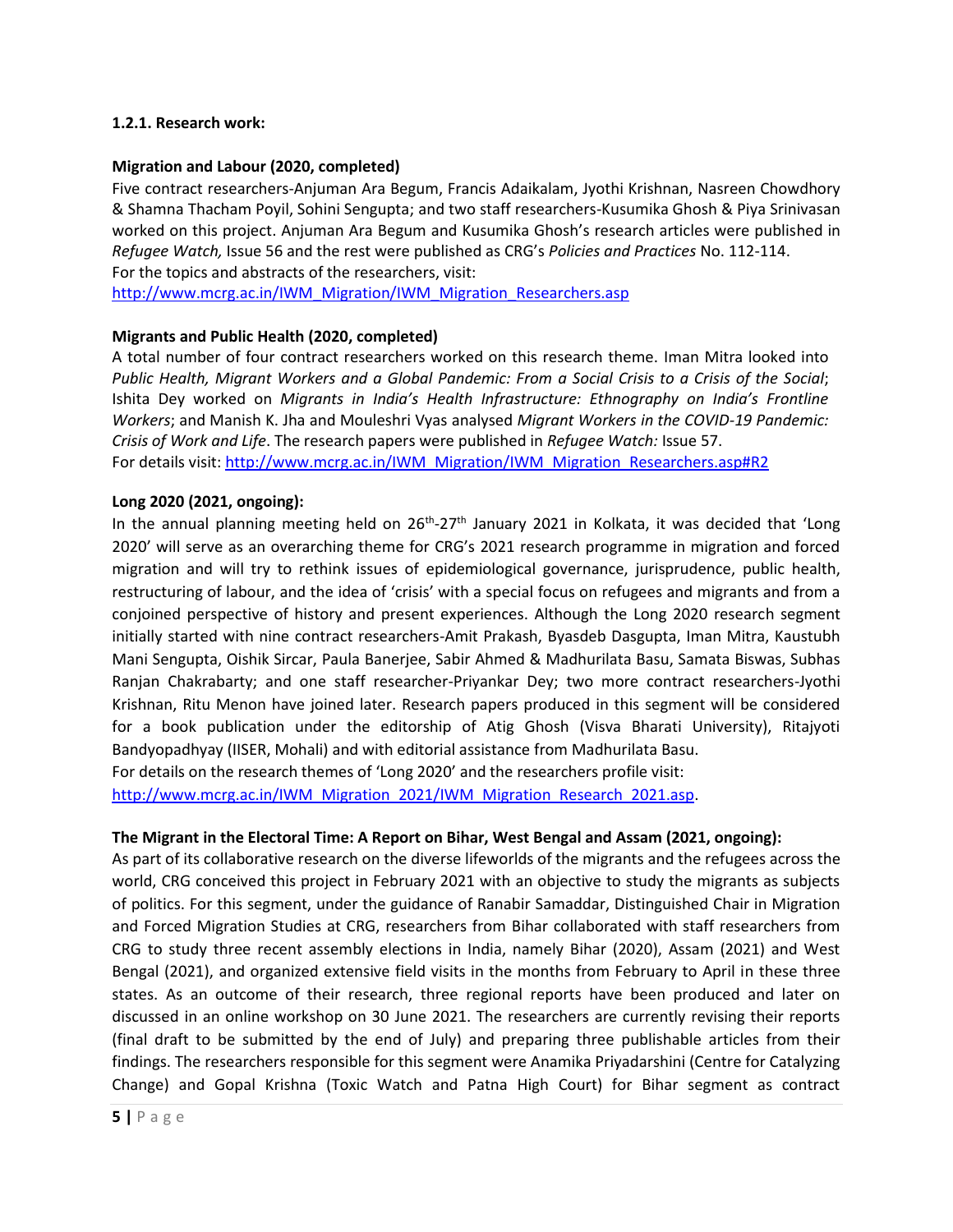researchers and amongst the staff researchers participating in the study are Ankur Tamuli Phukan (CRG) for Assam segment, Priyankar Dey (CRG) and Rajat Kanti Sur (CRG) for West Bengal segment. For the concept note, visit: [http://www.mcrg.ac.in/IWM\\_Migration\\_2021/IWM\\_Migration\\_Research\\_2021.asp.](http://www.mcrg.ac.in/IWM_Migration_2021/IWM_Migration_Research_2021.asp)

# **Individual research projects (2021, ongoing):**

For the current academic year 2021, two desk researchers try to look into multitude of citizen-refugee duality experiences in the politics of the local in the nation building process. Ankur Tamuli Phukan (Research and Programme Associate) is working on *'The Politics of the Local: The Contingencies of Citizenry in Assam: A Case Study'*, while Rituparna Datta (Research and Programme Assistant) has proposed to work on *'The Refugees of West Bengal in 1971'*.

For details of abstracts:

[http://www.mcrg.ac.in/IWM\\_Migration\\_2021/IWM\\_Migration\\_Research\\_2021.asp.](http://www.mcrg.ac.in/IWM_Migration_2021/IWM_Migration_Research_2021.asp)

# **1.2.2. Media Research and Short-term Media Grants:**

In 2020, four media fellows were awarded grants under the CRG media fellowship program on 'Reporting the Migrants in the Time of an Epidemic' in June 2020. The fellows submitted their final reports on 15 October 2020. Amit Sengupta, Debasish Aich, Geetika Mishra, Swati Bhattacharya & Abhjnan Sarkar participated in the media study on migrant workers.

For details visit:

[http://www.mcrg.ac.in/IWM\\_Migration/IWM\\_Migration\\_Researchers.asp#R2](http://www.mcrg.ac.in/IWM_Migration/IWM_Migration_Researchers.asp#R2)

A media workshop was held on '*The Epidemic, Migrants and the Media'* from 4<sup>th</sup>-5<sup>th</sup> December, 2020 at Swabhumi, Kolkata. The keynote lecture was delivered by AS Panneerselvan. Apart from presentations made by CRG media fellows, the panels included moderations by eminent journalist, academicians. The book *"Situating Social Media: Gender, Caste, Protest, Solidarity"* edited by Samata Biswas (The Sanskrit College and University, Kolkata & Calcutta Research Group, Kolkata) and Atig Ghosh (Visva-Bharati University, Shantiniketan & Calcutta Research Group, Kolkata) was launched during the workshop.

For details:

[www.mcrg.ac.in/IWM\\_Migration/Epidemic,%20Migrants%20&%20the%20Media\\_%20A%20Workshop.p](http://www.mcrg.ac.in/IWM_Migration/Epidemic,%20Migrants%20&%20the%20Media_%20A%20Workshop.pdf)  $df$ 

CRG has signed a book-contract with Routledge to bring out the *Media on Migrants in the Time of an Epidemic: A Reader*, an outcome of last year's media programme. The book is edited by Bharat Bhushan and the publication is currently in the proof-reading stage.

For the academic year 2021, five new media fellows have been selected for short-term media grants for investigative studies on the theme *'What Happened to the Refugees and Migrants in the Covid Year of 2020'—*Aman (Siddhant) Gupta (Freelance journalist), *'Conditions of labourers in regions like Bundelkhand after Corona epidemic'*; Devika Singh Shekhawat (PhD Scholar, Ambedkar University, Delhi), *'Work health and labour: ASHA workers in tea plantations of Assam'*; Nivedita Manpoong (Nellie)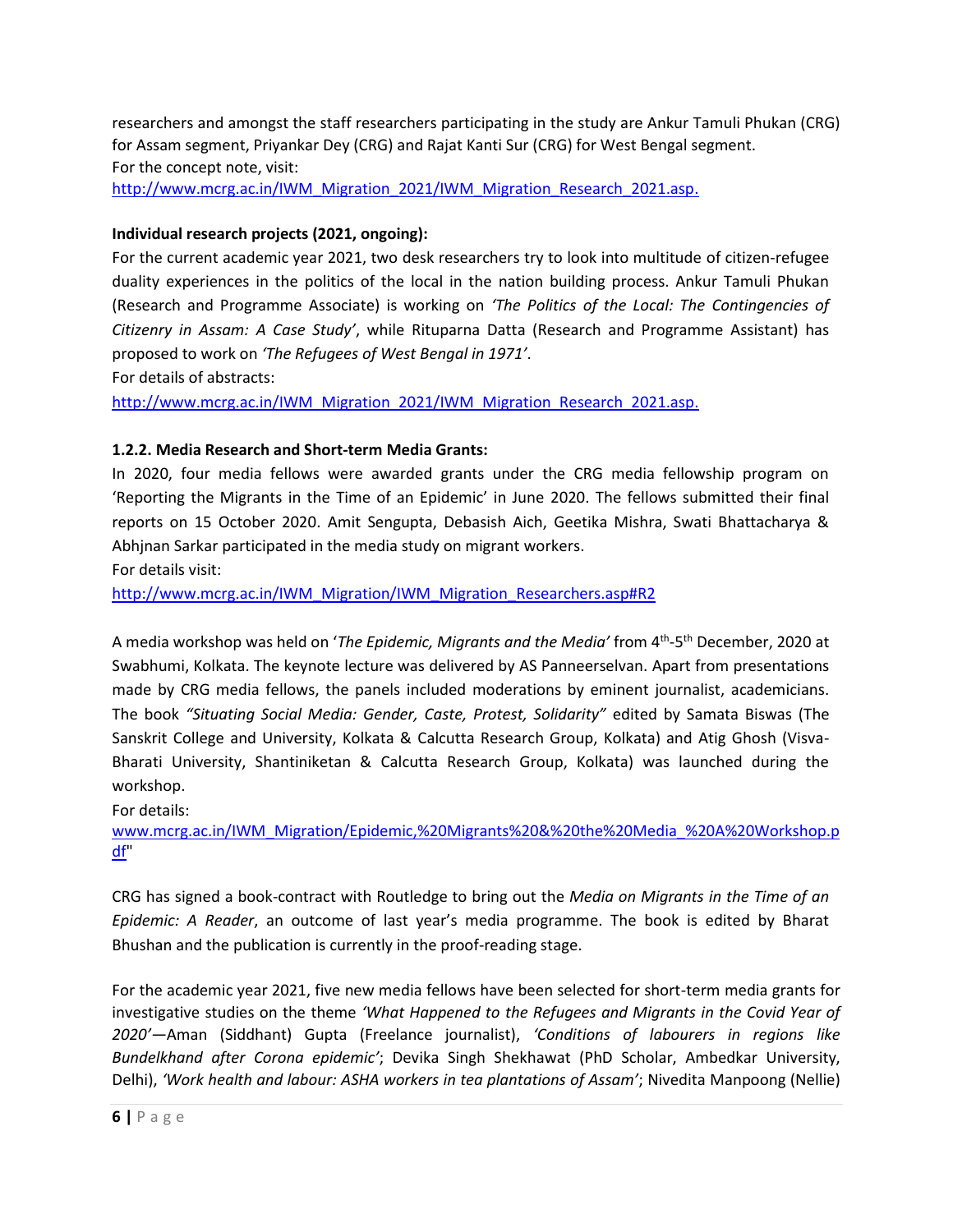(Journalist, *Arunachal Times*), *'Arunachal Pradesh's response to migrant workers during COVID-19 lockdown: a case study in Itanagar'*; Sukanta Sarkar (Journalist, *Ei Samay*), '*Migrant labours at the sinking islands in Sundarbans'*; Shuvankur Ghosh (Commissioned Photographer, Roli Books and Freelance Photojournalist), *'How migrant workers from the Sundarbans are reimaging their future at a*  time of uncertain work prospects during the pandemic'. The fellows will be closely mentored by a group of eminent journalists and photographers of India.

For details, visit:

http://www.mcrg.ac.in/IWM\_Migration\_2021/IWM\_Media\_Researchs\_2021.asp

# **1.2.3. CRG-IWM Visiting Fellows:**

In 2020, four researchers from Afghanistan, Bangladesh, Nepal and Sri Lanka have been invited to visit CRG on a two-week fellowship. However, the prolonged shutdowns and international ban of travel due to the Covid-19 pandemic forced the institution to postpone their scheduled visit to 2021. For full details of the researchers and their topics of research, visit: [http://www.mcrg.ac.in/IWM\\_Migration/IWM\\_Migration\\_Researchers.asp#R4.](http://www.mcrg.ac.in/IWM_Migration/IWM_Migration_Researchers.asp#R4)

# **1.2.4. Investigative field visits:**

From 15 to 18 March 2021, Ranabir Samaddar and Sabyasachi Basu Ray Chaudhury visited Darjeeling and Siliguri in North Bengal to study the election milieu and the question of the migrants in electoral times. Another intention of this visit was to investigate the continuing relevance of the CAA-NRC in the hills and the debates around the question of citizenship. This visit complimented the investigations of the CRG desk researchers and contract researchers from Bihar, who have undertaken extensive field visits in Assam, Bihar and West Bengal for the Election Study during February-April 2021.

# **2. WORKSHOPS, CONFERENCES & PUBLIC DIALOGUES**

# **2.1. Fifth Annual Workshop and Conference on Global Protection of Migrant and Refugees,** *in collaboration with RLS & IWM***, 16-21 November 2020, Kolkata**

In 2020 CRG had successfully organised its Fifth Annual Research Workshop and Conference on Global Protection of Migrant and Refugees—jointly funded by Rosa Luxemburg Stiftung (RLS) and Institute of Human Sciences Vienna (IWM)—in November 2020 from 16.11.2021-21.11.2021. The planning meeting for the workshop and conference was held in January 2020 (24.01.2021-25.01.2021). A Task force was formed under the convenorship of Sabyasachi Basu Ray Chaudhury The sudden outbreak of the COVID-19 pandemic disrupted the initial planning and the last date for receiving applications was extended up to 31<sup>st</sup> May 2020. Keeping the pandemic situation in mind, the selection committee for the workshop decided to allow physical participation of candidates from India only. Twenty-five participants for the workshop were selected only from India, of whom four could not make it to Kolkata owing to COVID-19 infections and other health emergencies. International participants could not be invited to India because of travel restrictions but were brought on board through virtual sessions. CRG took the utmost care to conduct the workshop in a mixed (both physical and virtual) mode. The workshop was divided into six modules dedicated to specific sub-themes and coordinated/taught by seven experienced faculties from different universities and institutions in India. Besides that, a total number of thirty-nine researchers,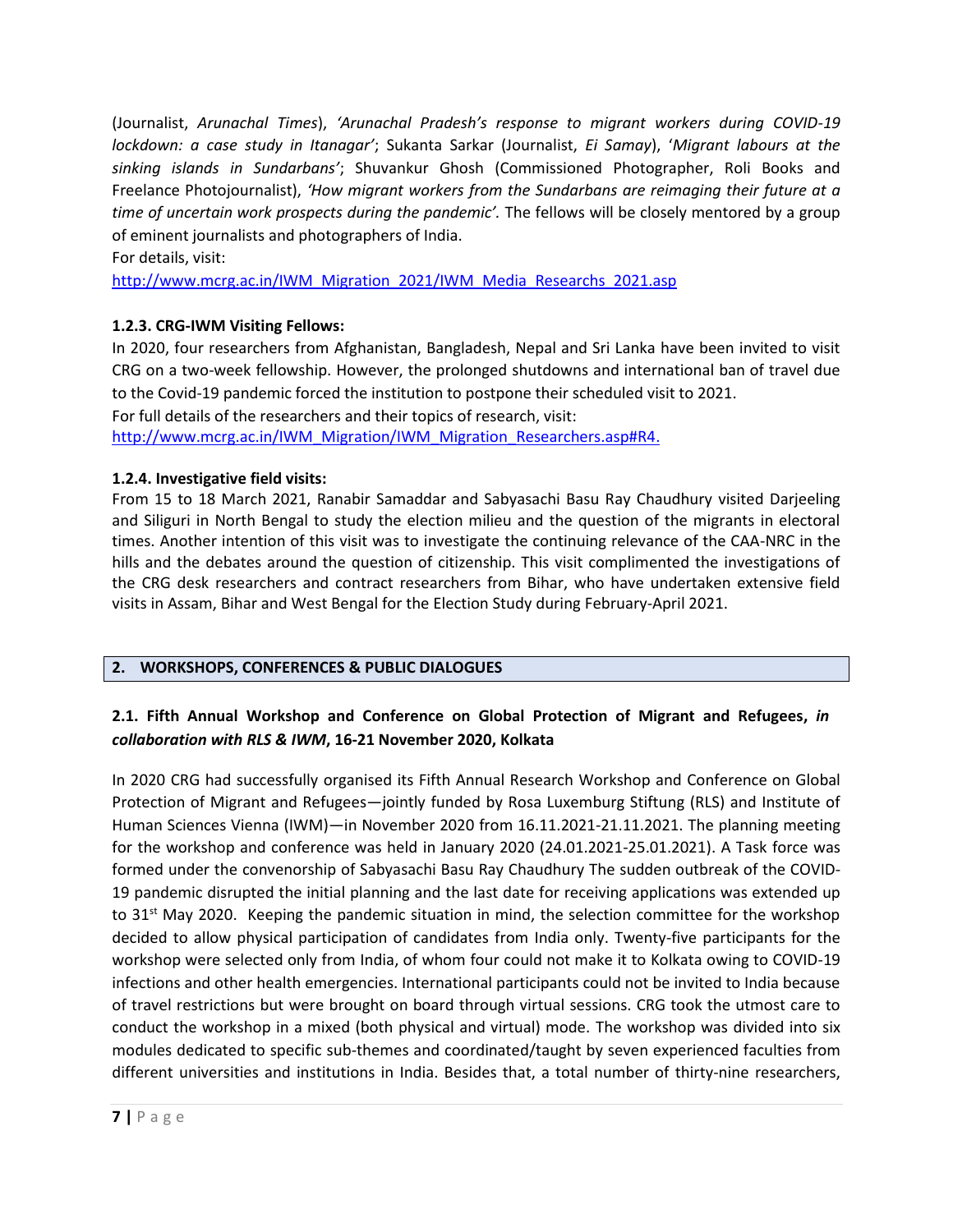academics, activists and policy practitioners from all over the world took part in the one-day conference. All participants for the workshop and conference, module tutors and staff members of CRG were accommodated in ITC Royal Bengal after due testing and observing other safety protocols.

Forced by the circumstances CRG developed a structure combining physical, virtual and hybrid mode that became a key to the success of the workshop and conference.

# **Workshop Modules:**

*Module A:* Global protection of migrants and refugees with emphasis on protection in the time of the pandemic.

Coordinator: Nasreen Chowdhory

*Module B*: Migrants and the epidemic: gender, race and other vulnerabilities.

Coordinator: Samata Biswas

*Module C:* Neoliberalism, migrant labour and the burden of the epidemic

Coordinator: Arup kumar sen & Iman Mitra

*Module D:* Statelessness with the emphasis on de facto statelessness and the rightlessness of sections of populations

Coordinator: Parivelan K.M.

*Module E:* Legal regimes of protection and the time of the pandemic

Coordinator: Oishik Sircar

*Module F:* Ethics of care, public health and the migrants and the refugees

Coordinator: Paula Banerjee

# **Public Sessions of the Conference and Workshop:**

17.11.2021: *Pedagogy of Migration and Refugee Studies in Postcolonial Context*, moderated by Shalini Randeria, Graduate Institute, Geneva & Rector, Institute for Human Sciences, Vienna. Panellists: Samata Biswas, Nasreen Chowdhory, Paula Banerjee.

Video Link[: https://www.youtube.com/watch?v=Oi2u3FEHL\\_s](https://www.youtube.com/watch?v=Oi2u3FEHL_s)

18.11.2020: *Pedagogy of Migration and Refugee Studies in the European Context,* moderated by Samir Kumar Das, University of Calcutta & Honorary Director, CRG. Panellists: Ayse Caglar, Laura Hammond, Charles Heller.

Video link[: https://www.youtube.com/watch?v=TQMBcyFAbWY&t=4s](https://www.youtube.com/watch?v=TQMBcyFAbWY&t=4s)

19.11.2020: *A Special Virtual and Public Session on Covid-19 in South Asia: Perspectives on Migrant Labour Society and State,* moderated by Sabyasachi Basu Ray Chaudhry, Rabindra Bharati University and Calcutta Research Group, Kolkata. Panellists: Meghna Guhathakurta, Reza Hussaini, Jeevan Thiagarajah, Hari Sharma, Saqib Jafferey.

Video Link[: https://www.youtube.com/watch?v=57Xya\\_ATNNQ](https://www.youtube.com/watch?v=57Xya_ATNNQ)

20.11.2020: *A Special Virtual and Public Session on New Perspectives of Protection of Refugees and Migrants in Southeast Asia,* moderated by Paula Banerjee, University of Calcutta & Calcutta Research Group, Kolkata. Panellists: Naityana Thanawattho, Malini Ramalo, TBC.

Video Link[: https://www.youtube.com/watch?v=HjT-Pbp-C\\_w](https://www.youtube.com/watch?v=HjT-Pbp-C_w)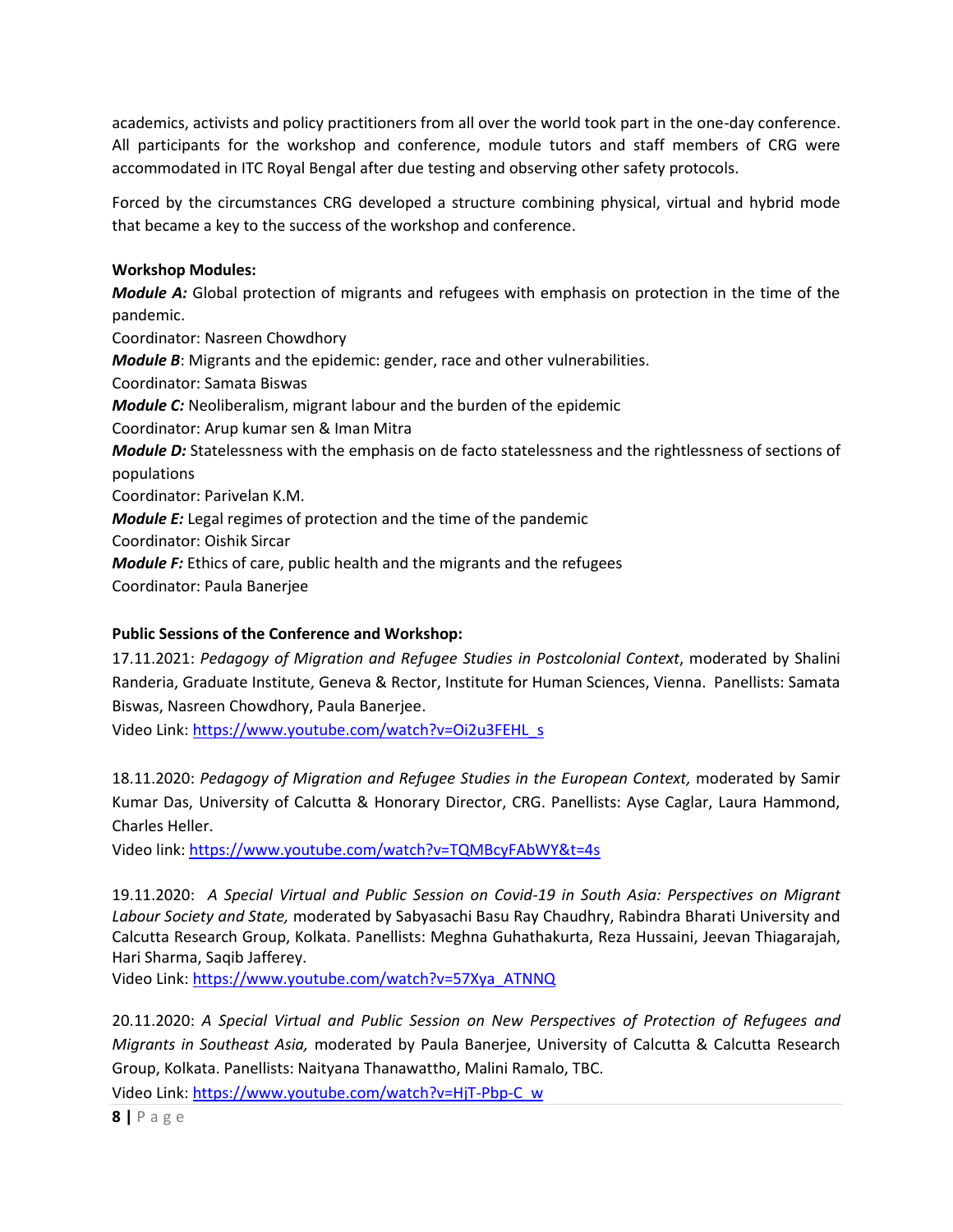21.11.2020: *Migrants, Refugees and the Issues of Statelessness in South Asia,* moderated by Manish K. Jha, TISS, Mumbai & Calcutta Research Group, Kolkata. Panellists: Sabyasachi Basu Ray Chaudhury, Paula Banerjee, Shibasis Chatterjee.

Video Link[: https://www.youtube.com/watch?v=7tq\\_vR0KSR0&t=3s](https://www.youtube.com/watch?v=7tq_vR0KSR0&t=3s)

21.11.2021: Refugees and Migrants in the Post Covid-19 World, chaired by Ranabir Samaddar, Distinguished Chair, Calcutta Research Group, Kolkata. Panellists: Luiza Bialasiewicz, Alessandro Monsutti, Alex Aleinikoff.

Video Link[: https://www.youtube.com/watch?v=45AokJBe1bA&t=51s](https://www.youtube.com/watch?v=45AokJBe1bA&t=51s)

For further details on the workshop and session abstracts visit: [http://www.mcrg.ac.in/RLS\\_Migration\\_2020/Report\\_Winter\\_Workshop\\_2020.pdf](http://www.mcrg.ac.in/RLS_Migration_2020/Report_Winter_Workshop_2020.pdf)

# **2.2. Sixth Annual Research & Orientation Workshop & Conference on Global Protection of Refugees & Migrants,** *in collaboration with RLS & IWM***, 15-20 November 2021, Kolkata**

The Sixth Annual Research & Orientation Workshop & Conference will be held in Kolkata from 15<sup>th</sup>-20<sup>th</sup> November at Hyatt Regency, Kolkata. The preparations for this year's event began at the Annual Planning Meeting held on 26<sup>th</sup>-27<sup>th</sup> January 2021 in Kolkata. Eventually a Task-Force was formed under Sabyasachi Basu Ray Chaudhury on March 2021 with leading academicians as module coordinators. The task force has been conducting meeting every month since March to finalize the modules and module tutors and other relevant decisions. Priyankar Dey and Shatabdi Das are helping him to conduct meetings and coordinating with module tutors etc.

Call for application was published in March. The third wave of pandemic forced the institution to extend the application deadline to 31 May 2021. Subsequently a Selection Committee was formed with Paula Banerjee, Sabyasachi Basu Ray Chaudhury (internal members), Rajesh Kharat and Maidul Islam (external members) to select participants from the pool of applicants. 28 candidates were invited to participate in the workshop in November. At present, the registration of the invited participants is going on.

# **Workshop Modules:**

*Module A:* Protection and Punishment (Race, Caste, and Policing) Coordinator: Nasreen Chowdhory *Module B:* Migrant Workers and the Refugee: Complicated Terrains of Welfare and Asymmetric Social Protection Coordinators: Manish K. Jha and Mouleshri Vyas *Module C:* Refugees and Migrants as Subjects of Economics, Politics, and Gender Division Coordinators: Ranabir Samaddar and Arup Sen *Module D:* Forced Migration, Law and Critical Jurisprudence Coordinator: Sabyasachi Basu Ray Chaudhury *Module E:* Derogation of Rights of Refugees and Migrants, and Situations of Statelessness Coordinator: K. M. Parivelan *Module F:* Protection, Ethics and Practices of Care and Solidarity Coordinator: Samir Kumar Das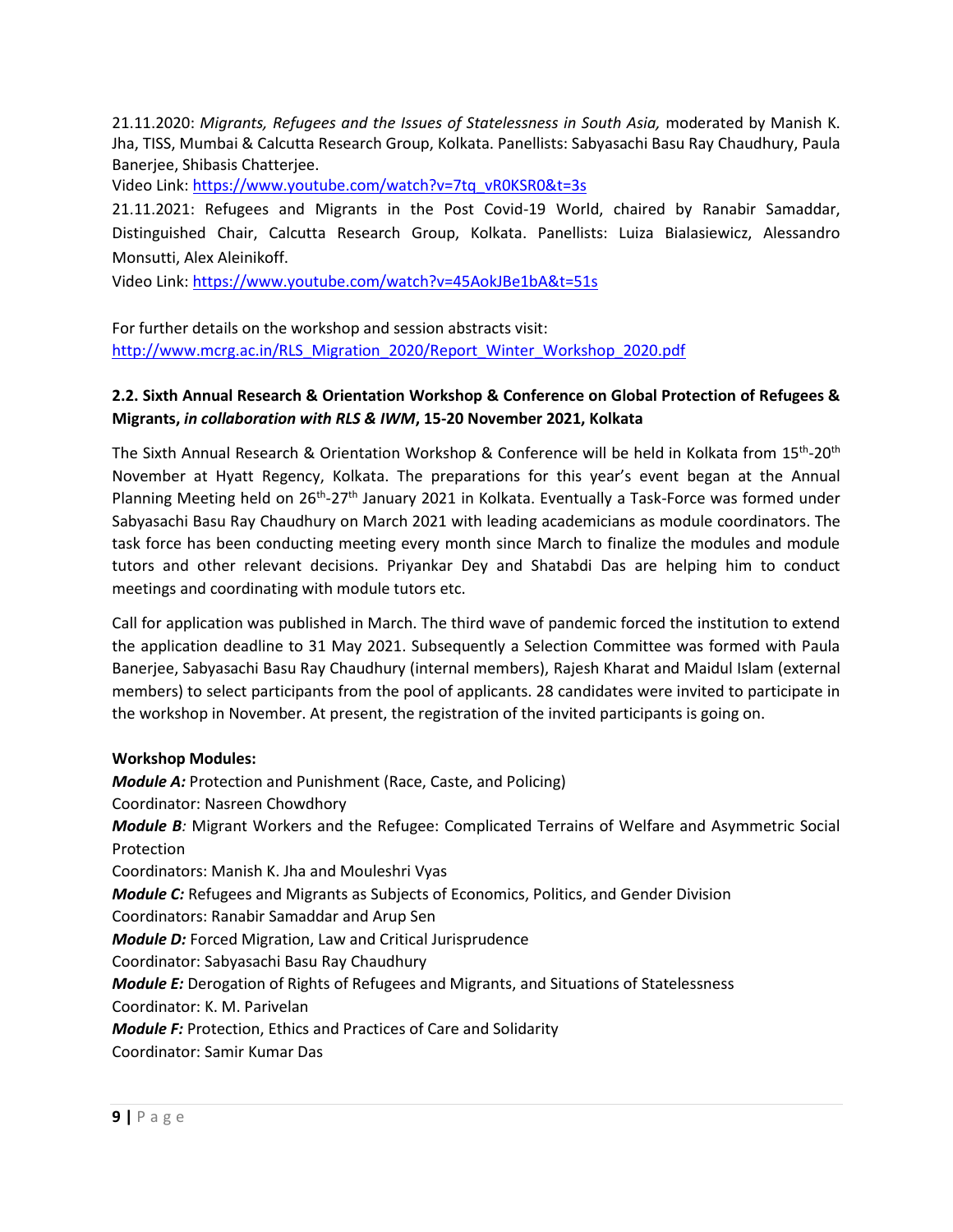# **2.3. Two Day Teachers' Workshop on** *Research Methodology and Syllabus Making in Migration and Forced Migration Studies***, 21-22 December 2020, Kolkata.**

The workshop, held at Swabhumi, Kolkata, was preceded by a pre-workshop roundtable on 20 December 2020 where speakers from Nepal, Pakistan, Bangladesh, Sri Lanka and Afghanistan took stock of the available courses in migration studies in different colleges and universities in South Asia and discussed their different disciplinary locations, curricula, and scopes and constraints. Supported by IWM, Vienna, the purpose of the Workshop on 21<sup>st</sup>-22<sup>nd</sup> December was to frame a syllabus for a two-month online refresher course for teachers on refugee and migration studies. More than thirty panellists and resource persons took part in the eight sessions for two consecutive days. For details, visit:

[http://www.mcrg.ac.in/IWM\\_Migration/Teachers'%20workshop](http://www.mcrg.ac.in/IWM_Migration/Teachers)[schedule%2021%2022%20Dec%2020.pdf](http://www.mcrg.ac.in/IWM_Migration/Teachers)

# **Public Sessions of the Workshop:**

20.11.2020: *Teaching Migration in South Asia.* Moderated by Paula Banerjee (University of Calcutta & Calcutta Research Group, Kolkata). Panellists: Noor Sanauddin (University of Peshawar, Pakistan), Amena Mohsin (University of Dhaka, Bangladesh), Indralal De Silva (University of Colombo & RCSS, Sri Lanka), Mujib Ahmed Azizi (Afghanistan Research and Evaluation Unit, Afghanistan), Anita Ghimire (Nepal Institute of Social and Environmental Research, Nepal) Arjun Kharel (Social Sciences Baha, Nepal).

Video Link:

<https://www.facebook.com/MahanirbanCalcuttaResearchGroup/videos/1676613705855241>

21.11.2021: *Innovative Methods of Research*. Moderated by Lydia Potts (University of Oldeburg, Germany); discussant was Saima Farhad (University of Kashmir, Srinagar). Panellists: Sandro Mezzadra (University of Bologna, Italy), Giorgio Grappi (University of Bologna, Italy) Ayse Caglar (University of Vienna and Institute for Human Sciences, Vienna).

Video Link:

[https://www.facebook.com/MahanirbanCalcuttaResearchGroup/videos/200507438398169.](https://www.facebook.com/MahanirbanCalcuttaResearchGroup/videos/200507438398169)

22.11.2020: *Impossibility of Politics-Itinerant Situation In Arts and Politics.* Moderated by Atig Ghosh (Visva Bharati University and Calcutta Research Group*,* Kolkata); Discussant: Subarna Mandal (Sanskrit College and University, Kolkata). Introductory Note was delivered by Ranabir Samaddar (Distinguished Chair Migration and forced Migration Studies, Calcutta Research Group, Kolkata). Panellists: Subhoranjan Dasgupta (IDSK, Kolkata), Oishik Sircar (Jindal Global University, Sonipat), Brett Nielsen (Western Sydney University, Australia).

Video Link:

[https://www.facebook.com/MahanirbanCalcuttaResearchGroup/videos/703144177053788.](https://www.facebook.com/MahanirbanCalcuttaResearchGroup/videos/703144177053788)

22.11.2020: *Global Lives and World Literature.* Moderated by Kaustubh Mani Sengupta (Bankura University, Bankura); Discussant: Babita Verma (Laxmibai College, University of Delhi, Delhi). Panellists: Imran Ayata (Germany) Mohammed Shafeeq (Manipal Centre for Humanities, Manipal).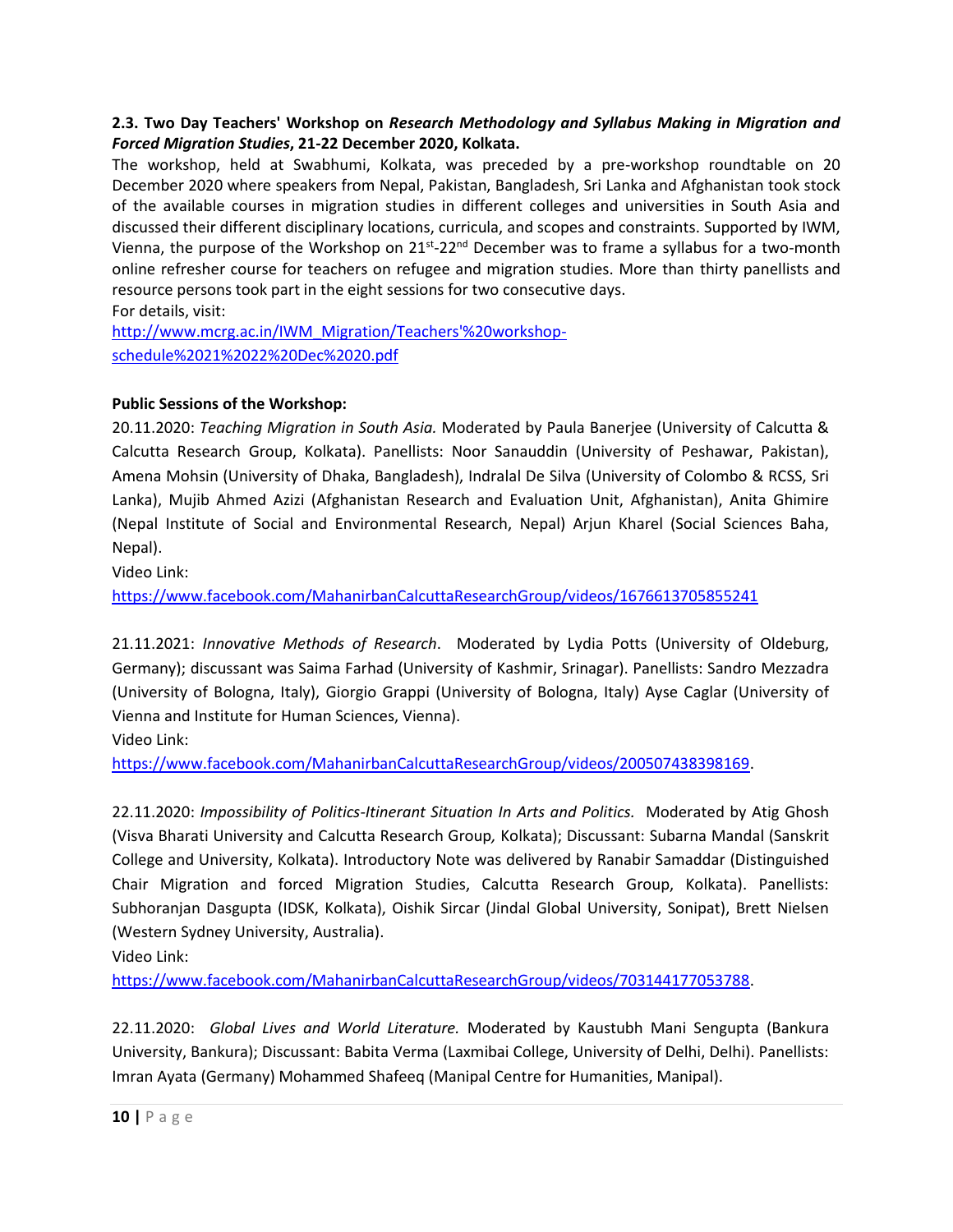Video Link:

<https://www.facebook.com/MahanirbanCalcuttaResearchGroup/videos/481279686169142>

22.11.2020: *Refugee Literature(s), Histories, Identities.* Moderated by Shalini Randeria (Rector, Institute for Human Sciences, Vienna); Discussant: Tista Das (Bankura University, Bankura). Panellists: Allahayari (University of Melbourne Australia), Anwesha Sengupta (IDSK, Kolkata). Video Link:

<https://www.facebook.com/MahanirbanCalcuttaResearchGroup/videos/1104952019941114>

# **2.4. Other workshops and symposiums**

- a. Mid-term Workshop in hybrid mode: *Europe-Asia Research Platform on Forced Migration: Initiating a new research focus* at the IWM, Vienna, 25-26 June 2020. For details: [http://www.mcrg.ac.in/IWM\\_Migration/Program%20Forced%20Migration%20Workshop%20Jun%2](http://www.mcrg.ac.in/IWM_Migration/Program%20Forced%20Migration%20Workshop%20Jun%2025%20and%2026.pdf) [025%20and%2026.pdf](http://www.mcrg.ac.in/IWM_Migration/Program%20Forced%20Migration%20Workshop%20Jun%2025%20and%2026.pdf)
- b. *"Migration: Dimensions and Perspectives", in collaboration with Netaji Satabarshiki Mahavidyalaya*.*.*  Webinar by Shyamalendu Majumdar (Associate Professor, Dept. of Political Science, Sivanath Sastri College; Secretary, CRG) and Samata Biswas (Assistant Professor, Dept. of English, The Sanskrit College and University; Treasurer, CRG) on 15 June, 2020.
- c. A One Day Virtual International Workshop on *Forced Migration: Humanity at the Crossroads* (in collaboration with Sivanath Sastri College and IWM, Vienna) 09 July 2020. For video recordings of the sessions: <https://youtu.be/h8ZE3CsLKmg> [https://youtu.be/BkaNNi\\_eZug](https://youtu.be/BkaNNi_eZug)  For report: [https://refugeewatchonline.wordpress.com/2020/08/20/a-long-road-with-no-turning-back-one](https://refugeewatchonline.wordpress.com/2020/08/20/a-long-road-with-no-turning-back-one-day-international-teachers-workshop-on-forced-migration-humanity-at-the-crossroads/)[day-international-teachers-workshop-on-forced-migration-humanity-at-the-crossroads/](https://refugeewatchonline.wordpress.com/2020/08/20/a-long-road-with-no-turning-back-one-day-international-teachers-workshop-on-forced-migration-humanity-at-the-crossroads/)
- d. A Virtual Research Symposium on Public Health and Migrant Workers, 21 August 2020 (in collaboration with IWM, Vienna). For report: [http://www.mcrg.ac.in/IWM\\_Migration/Public\\_Health\\_Symposium\\_Report.pdf](http://www.mcrg.ac.in/IWM_Migration/Public_Health_Symposium_Report.pdf)
- e. A Virtual Workshop for University Faculty Members on Research Methodology and Syllabus Making (in collaboration with University of Delhi & IWM, VIenna), 15-16 September 2020. For details: [http://www.mcrg.ac.in/IWM\\_Migration/National%20Webinar%20Political%20Science-](http://www.mcrg.ac.in/IWM_Migration/National%20Webinar%20Political%20Science-%20DBC%20.pdf) [%20DBC%20.pdf](http://www.mcrg.ac.in/IWM_Migration/National%20Webinar%20Political%20Science-%20DBC%20.pdf)
- f. Pandemic Migration and the Politics of Life: A Two Day International Virtual Workshop for University Faculty Members on Research Methodology and Syllabus Making (in collaboration with Vidyasagar University & IWM, Vienna), 24-25 September 2020. For full report: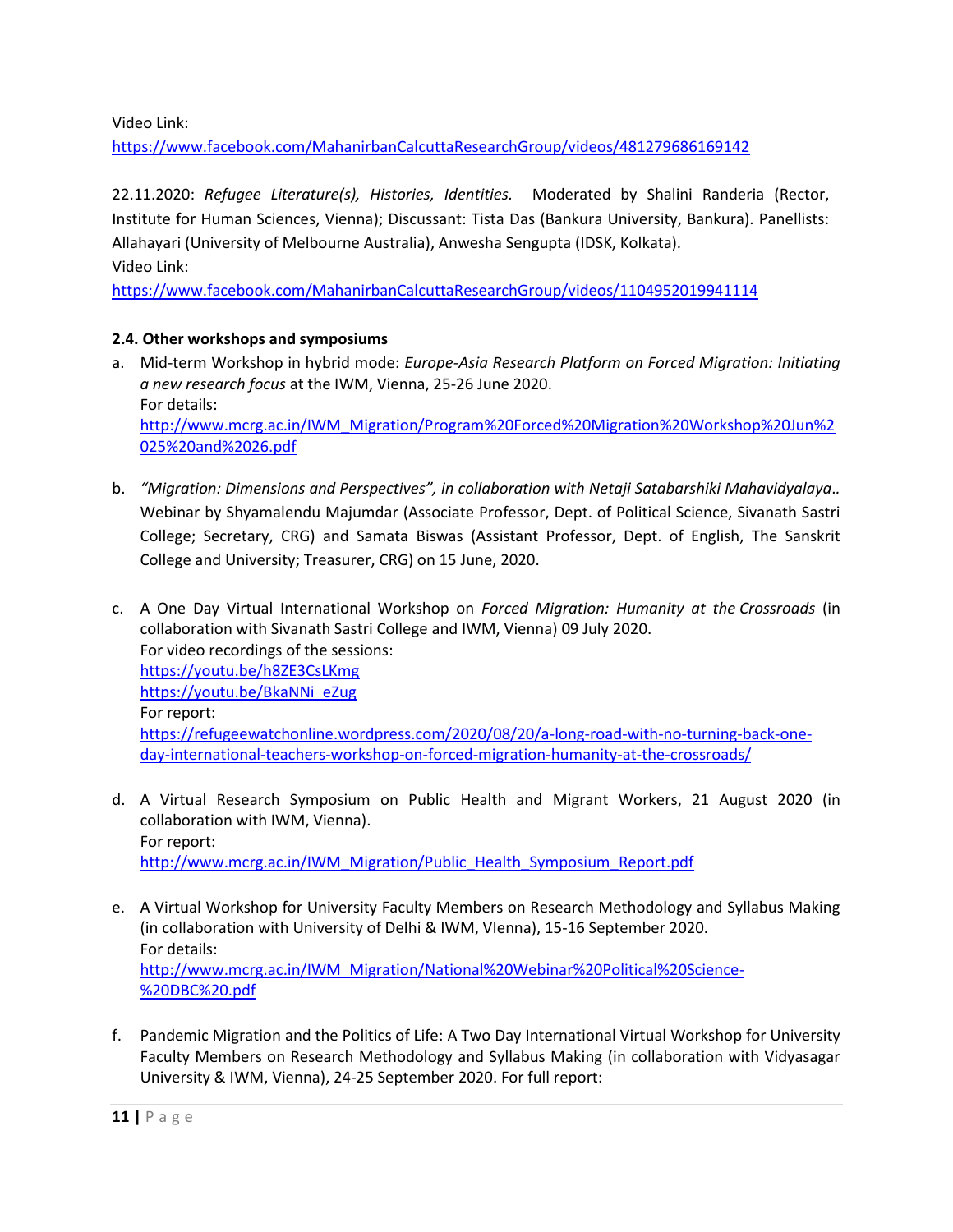# [http://www.mcrg.ac.in/IWM\\_Migration/Teacher's\\_Workshop\\_VU\\_Report\\_2020.pdf](http://www.mcrg.ac.in/IWM_Migration/Teacher)

# **2.5. Public Dialogues**

In 2020 CRG-RLS initiated a dialogue on the crisis of the migrant workers during the pandemic along with several individual experts, activists and civil rights organisations working on the issues of migrant workers. A forum was established to express solidarity with the millions of migrant workers. The forum met several times last year and tried to draft a resolution. A virtual dialogue with the members of the forum was organised during the November workshop and conference.

For Details visit[: http://www.mcrg.ac.in/RLS\\_Migration\\_2020/Report\\_Winter\\_Workshop\\_2020.pdf](http://www.mcrg.ac.in/RLS_Migration_2020/Report_Winter_Workshop_2020.pdf)

In 2021 CRG-IWM has decided to hold 'One Dialogue on Migration and Conflict' titled as *Bihar-West Bengal inter-regional dialogue* in September. For this, preliminary planning and preparations have been done by the Desk and CRG's collaborators from Bihar. The institution is currently at the stage of finalizing collaborating institution at Bihar, exact dates and venue, format of the dialogue, potential resource persons and participants etc. A final budget will soon be drafted. The concept note of the dialogue can be accessed on:

[http://www.mcrg.ac.in/IWM\\_Migration\\_2021/IWM\\_Migration\\_Events\\_2021.asp](http://www.mcrg.ac.in/IWM_Migration_2021/IWM_Migration_Events_2021.asp)

# **3. PUBLIC LECTURES & WEBINARS**

a*. "Public Health Crisis and Sudden Visibility of Migrant Workers"*

Webinar by Ranabir Samaddar (Distinguished Chair, Migration and Forced Migration Studies, CRG) and Samita Sen (Vere Harmsworth Professor of Imperial and Naval History, University of Cambridge; member, CRG), on 12 June, 2020. Prof. Samaddar investigated how the COVID-19 pandemic exploded as a veritable crisis for migrant workers in India and pointed to the urgency of including migrants in the social-health framework. Prof. Sen examined the reverse migration which the nation witnessed in horror and the alterations to be made if life, labour and health must truly converge. The webinar was organised with the support of Rosa Luxembourg Stiftung and Institute for Human Sciences, Vienna.

For a full video recording:

[https://www.youtube.com/watch?v=D-YxDbkwVqw&feature=emb\\_logo](https://www.youtube.com/watch?v=D-YxDbkwVqw&feature=emb_logo) 

For report:

[https://refugeewatchonline.wordpress.com/2020/06/16/report-on-covid-19-public-health-andthe](https://refugeewatchonline.wordpress.com/2020/06/16/report-on-covid-19-public-health-andthe-sudden-visibility-of-migrant-workers/)[sudden-visibility-of-migrant-workers/](https://refugeewatchonline.wordpress.com/2020/06/16/report-on-covid-19-public-health-andthe-sudden-visibility-of-migrant-workers/) 

&

[http://www.mcrg.ac.in/RLS\\_Migration\\_2020/RLS\\_Migration\\_2020\\_PublicLectures.asp.](http://www.mcrg.ac.in/RLS_Migration_2020/RLS_Migration_2020_PublicLectures.asp)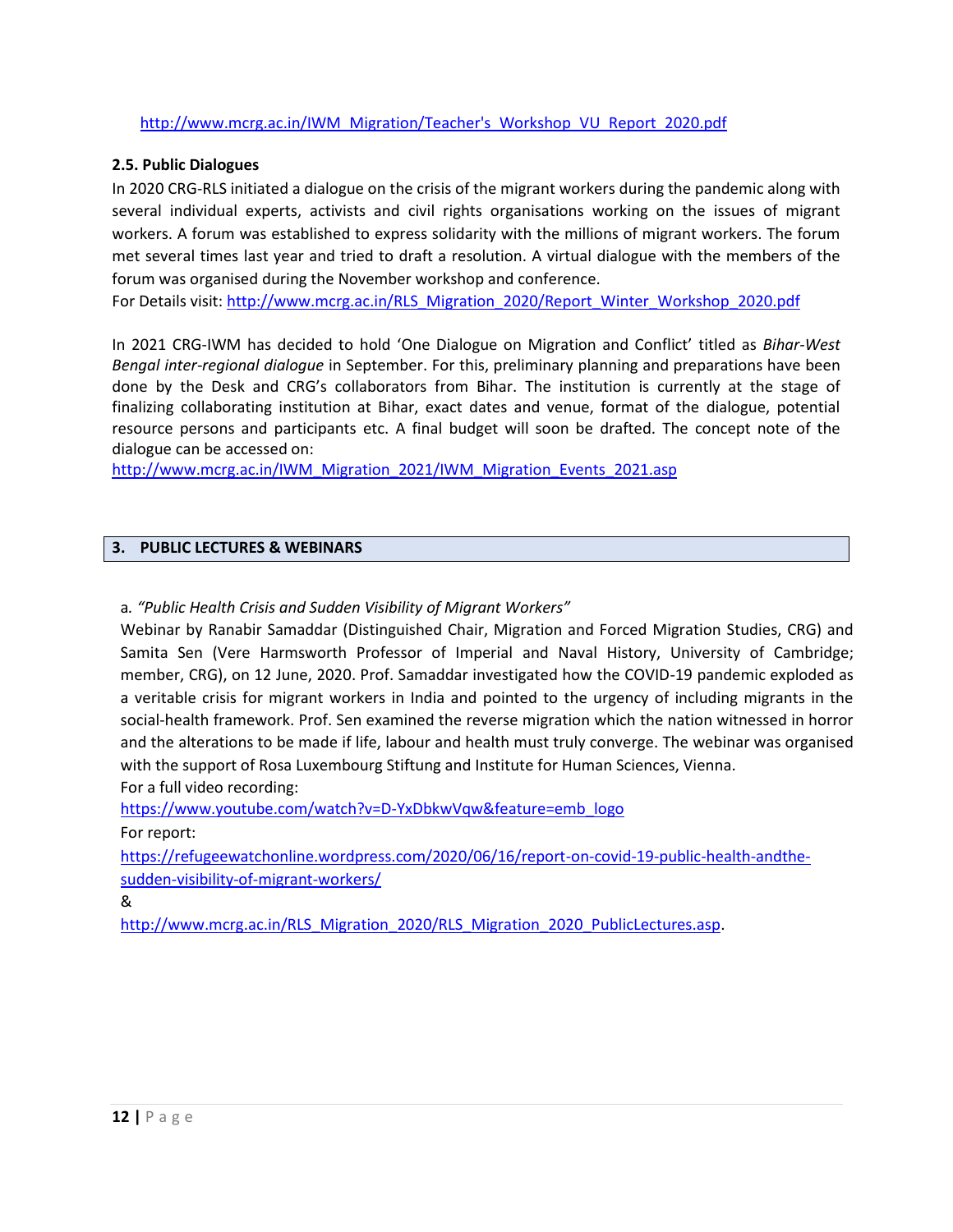b*. "Covid-19 Pandemic and the Spectral Presence of Migrant Workers and Refugees*,

A Roundtable discussion on 24 June 2020. The webinar was organised with the support of Institute for Human Sciences, Vienna.

For the report visit: [https://refugeewatchonline.wordpress.com/2020/10/12/report-on-covid-19-in](https://refugeewatchonline.wordpress.com/2020/10/12/report-on-covid-19-in-south-asia-regional-perspectives-on-vulnerabilities-and-dispossession/)[south-asia-regional-perspectives-on-vulnerabilities-and-dispossession/](https://refugeewatchonline.wordpress.com/2020/10/12/report-on-covid-19-in-south-asia-regional-perspectives-on-vulnerabilities-and-dispossession/)

# c. "*Redrawn Borders, Redefined Lives"*

Webinar by Sandro Mezzadra (Associate Professor, University of Bologna) and Paula Banerjee (Professor, University of Calcutta; member, CRG), on 8 July, 2020. In contending that the present pandemic has farreaching consequences for the structures and subjective experiences of domination and exploitation, Dr. Mezzadra attempted to incorporate the pandemic and its aftermath in his continuing study of global logistics. Prof. Banerjee challenged the idea that the erection of national and state borders is an effective solution to the pandemic and asked why lockdowns inevitably meant the denial of access to resources for those already vulnerable.

Video Link: <https://www.youtube.com/watch?v=1fzIDVbmoHY>

d. "Research Symposium: *Public Health & Migrant Workers"*, 21 August 2020. The webinar was organised with the support of Institute for Human Sciences, Vienna.

[http://www.mcrg.ac.in/IWM\\_Migration/Public\\_Health\\_Symposium\\_Report.pdf](http://www.mcrg.ac.in/IWM_Migration/Public_Health_Symposium_Report.pdf) 

# e*. "COVID 19 and Migrant Labour: Laws, Policies, Practices"*

Webinar by Kalpana Kannabiran (member, CRG) and Bharat Bhushan (eminent journalist; member, CRG), on 30 July, 2020. Prof. Kannabiran lamented that the suffering encountered by migrant workers during the pandemic was the consequence of the state's abdication of its legal and ethical obligations. Mr. Bhushan enumerated several lacunae and deficiencies in the ability of the legal and policy framework to protect migrant workers. The webinar was organised with the support of Rosa Luxembourg Stiftung.

# f*. "COVID 19 in South Asia: Regional Perspectives on Vulnerabilities and Dispossessions"*

Webinar by Amena Mohsin (Professor, Dept. of International Relations, University of Dhaka), Hari Sharma (Executive Director, Alliance for Social Dialogue/Social Science Baha, Kathmandu), Jeevan Thiagarajah (Chairman, Center for Humanitarian Affairs, Colombo), Reza Hussaini (Research Fellow, Afghanistan Public Policy Research Organisation, Afghanistan) and Saqib Jafarey (Professor of Economics, City, University of London), on 24 August, 2020. The speakers encapsulated the experiences of their respective countries during the pandemic and the social, political and developmental questions which those experiences raise. The webinar was organised with the support of Institute for Human Sciences, Vienna.

For report visit: [https://refugeewatchonline.wordpress.com/2020/10/12/report-on-covid-19-in-south](https://refugeewatchonline.wordpress.com/2020/10/12/report-on-covid-19-in-south-asia-regional-perspectives-on-vulnerabilities-and-dispossession/)[asia-regional-perspectives-on-vulnerabilities-and-dispossession/](https://refugeewatchonline.wordpress.com/2020/10/12/report-on-covid-19-in-south-asia-regional-perspectives-on-vulnerabilities-and-dispossession/)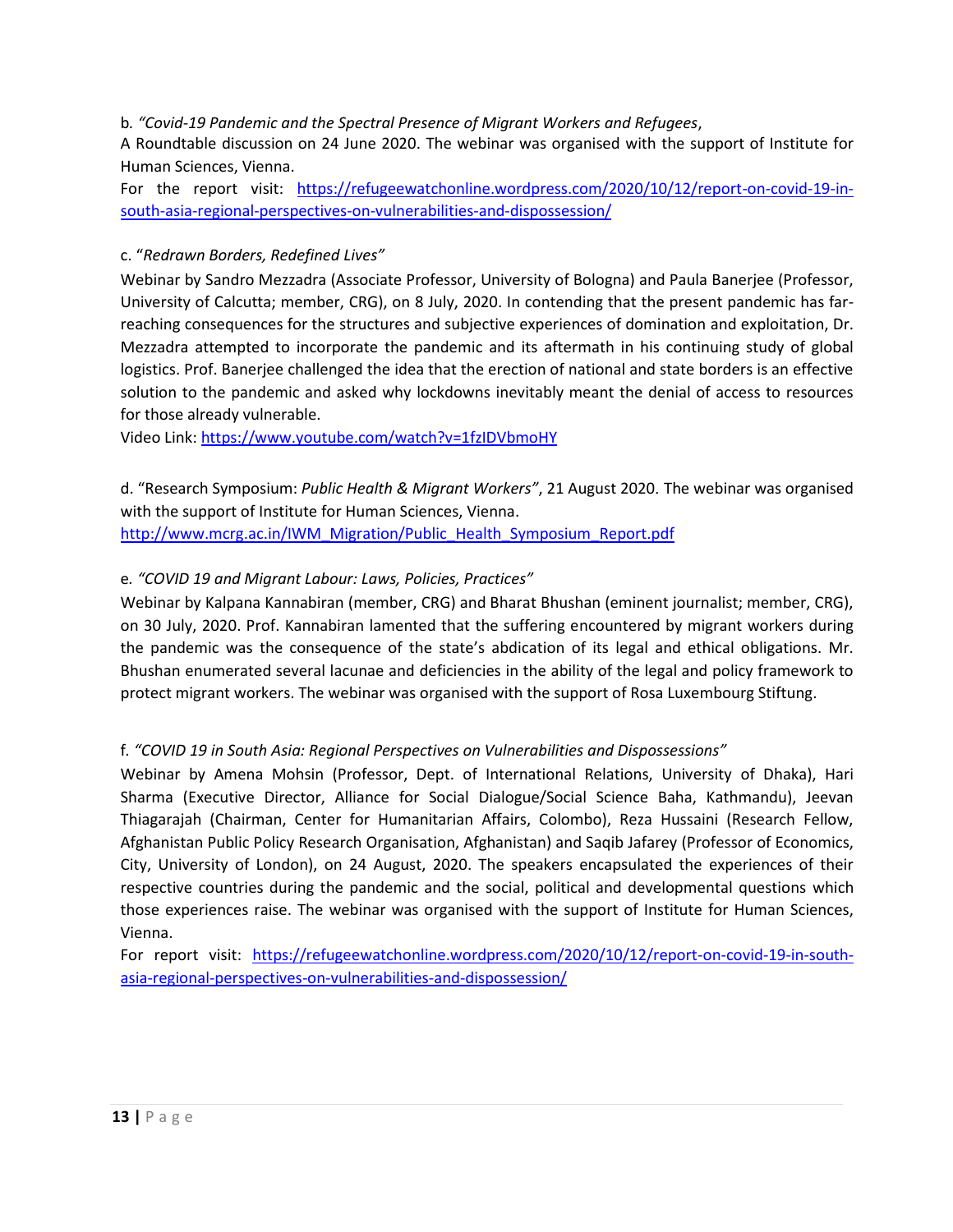# *g. "The Dalit: In Search of a Homeland"*

Virtual public lecture by N. Sukumar (Dept. of Political Science, University of Delhi), on 18 September, 2020. Prof. Sukumar argued that the ability of India's vulnerable communities to enjoy the benefits of citizenship or to even survive is being threatened by the apathy of the ruling class, an "uncivil society", and the COVID-19 pandemic. He urged that our society must play an interventionist role between the state and the people to bring forth a social transformation by eradicating the implicit feudal order of the society, and by providing all citizens with social, political, economic and legal justice. The webinar was organised with the support of Rosa Luxembourg Stiftung.

For report: [http://www.mcrg.ac.in/RLS\\_Migration\\_2020/RLS\\_Migration\\_2020\\_PublicLectures.asp](http://www.mcrg.ac.in/RLS_Migration_2020/RLS_Migration_2020_PublicLectures.asp)

# *h***. "***Migrants and Social Policy"*

Webinar by Ranabir Samaddar, Arun Kumar (CEO, APNALAYA) and Shewli Kumar, (Associate Professor, School of Social Work, TISS), on 23 September, 2020. The webinar, organised jointly by the School of Social Work (TISS) and CRG, emphasised that the travails of the migrant workers in the wake of the COVID-19 pandemic reflected the structural inequalities of Indian society. In examining the absence of social protection for migrants working in India's large informal economy, the discussion attempted to point out what could have been done better.

# i. *"The Slow Poisoning of NREGA: How a Rural Lifeline can be Stifled by a Technocratic Government"*

Eighth Jayanta Dasgupta Memorial Lecture by Rajendran Narayanan (Azim Premji University), on October 9, 2020. The lecture urged that the NREGA should be revived from its present decline resulting from extreme centralization, over-dependence on technocratic means and the clever use of software codes to violate legal safeguards and democratic values.

For Report visit: [https://refugeewatchonline.wordpress.com/2020/10/22/report-on-the-slow-poisoning](https://refugeewatchonline.wordpress.com/2020/10/22/report-on-the-slow-poisoning-of-nrega-how-a-rural-lifeline-can-be-stifled-by-a-technocratic-government/)[of-nrega-how-a-rural-lifeline-can-be-stifled-by-a-technocratic-government/](https://refugeewatchonline.wordpress.com/2020/10/22/report-on-the-slow-poisoning-of-nrega-how-a-rural-lifeline-can-be-stifled-by-a-technocratic-government/) Video Link:<https://www.youtube.com/watch?v=FwxHIIcDKvA>

j*. "A Virtual Seminar on Migration, Borders and Technologies-An Introduction to Techno-Borderscapes*" Seminar Series on Forced Migration Inaugural Lecture: Giorgia Dona (University of East London), 11 November 2020. The webinar was organised with the support of Institute for Human Sciences, Vienna.

# *k. "Media, Migrants and the Pandemic in Europe*", 5 December 2020.

Lecture delivered at 'The Epidemic, Migrants and the Media: A Workshop', 4<sup>th</sup>-5<sup>th</sup> December, 2020, Rang Darbar, Swabhumi, Kolkata. Webinar chaired by Ranabir Samaddar. Panellists: Ruth Wodak, University of Vienna, Mohammed Hamarsha, *Al-Shabaka, The Palestinian Policy Network, Paris.* The webinar was organised with the support of Institute for Human Sciences, Vienna.

Video Link: [https://www.youtube.com/watch?v=jd0a67Pf8bU&t=2s.](https://www.youtube.com/watch?v=jd0a67Pf8bU&t=2s)

# *l. "Refugee Sponsorship: Will Civil Society Keep Stepping Up?*"

Seminar Series on Forced Migration Second Lecture: Jennifer Hyndman (York University, Toronto), 16 December 2020. The webinar was organised with the support of Institute for Human Sciences, Vienna.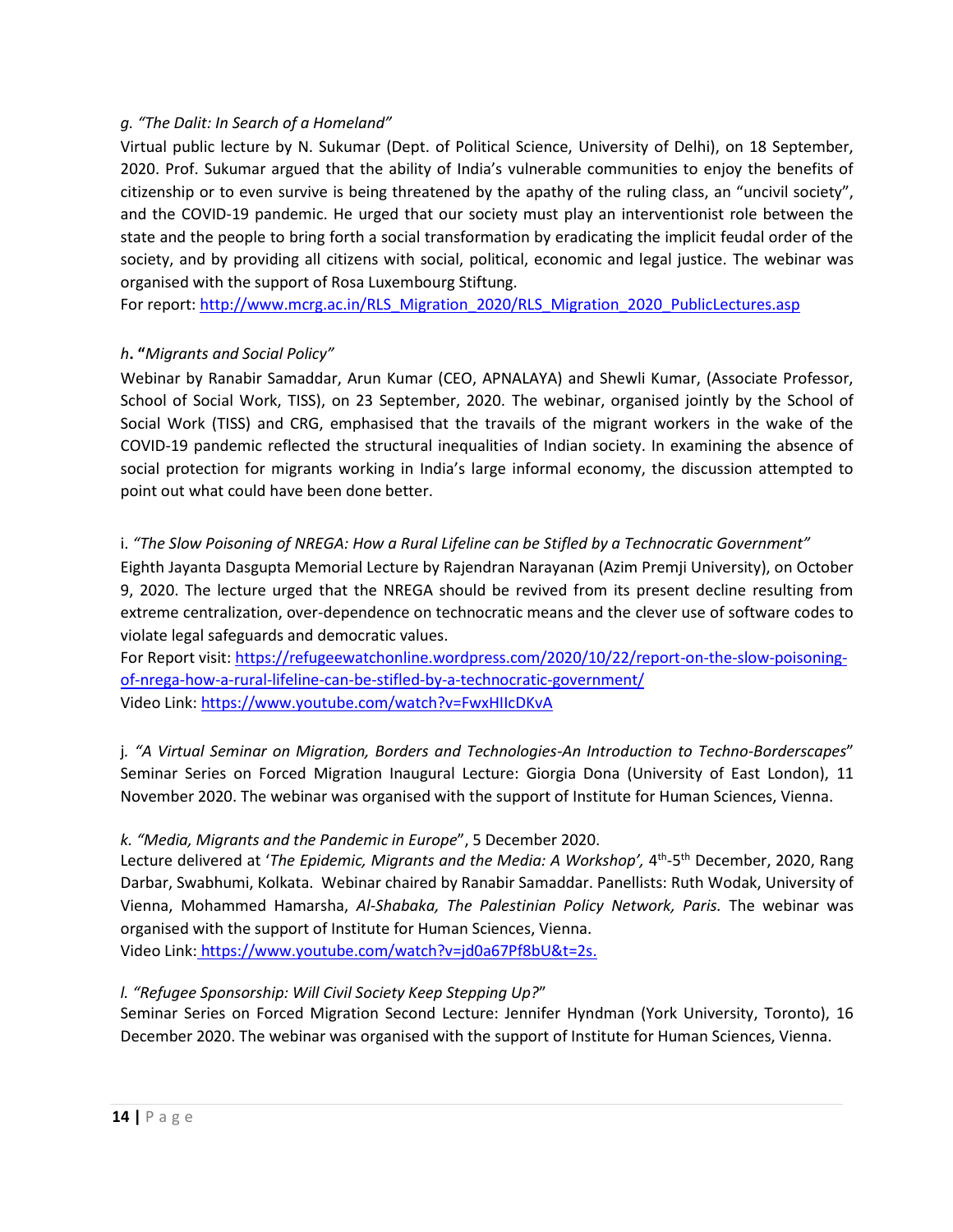# m. *"Women Surviving COVID In Africa"*

Moderator: Nasreen Chowdhory (Delhi University, India); Speakers: Renu Modi (University of Mumbai, India)' Amina Hersi (Oxfam International, Kenya), 29 December 2020. Video Link: https://www.facebook.com/MahanirbanCalcuttaResearchGroup/videos/1597830597087880

# n*. "The Eighth Krishna Memorial Lecture"*

**1.** The Eighth Krishna Memorial Lecture was delivered by Mohammed Mohinuddin (Chief of UNICEF, West Bengal Circle), on 21 March, 2021. Sabir Ahmed (Senior Researcher, Pratichi (India) Trust; member, CRG) gave a presentation on the condition of block-level health workers (ASHA workers) during the pandemic. The eighth Krishna Memorial Award for Women Educationists, Students and Caregivers was conferred on Tania Das (Bhoruka Public Welfare Trust), Jinat Rehena Islam (educationist, Murshidabad), Shantilata Todu (social activist working for women, Murshidabad), and Ashina Gramin Library (Falta, South 24 Parganas). The awards were presented by Arup Sen (educationist and economist; senior member, CRG). The programme, jointly organised by the Krishna Trust and CRG, was held at Rang Darbar, Swabhumi, Kolkata.

2. Video Link:<https://www.facebook.com/MahanirbanCalcuttaResearchGroup/videos/526977375343661>

# o*. "Borders and Mobility"*

Virtual public lecture by Ranabir Samaddar, on 3 April, 2021. The lecture discussed the contradictory implications of borders—as spaces of both union and separation—and the emerging issues and conflicts related to border regulations, immigration controls, surveillance, confinement, circulation and movement. The webinar was organised with the support of Institute for Human Sciences, Vienna. Video Link: [https://youtu.be/d521zQJyDms.](https://youtu.be/d521zQJyDms)

# 4. **REPORT ON THE DISTINGUISHED CHAIR (2020-21)**

The five-year term (2015-2020) of the Distinguished Chair of CRG ended in December 2020. The Governing Body after due deliberation and an evaluation committee report offered the Chair to Professor Samaddar for another two years. His new term began in January 2021.

# **4.1. Distinguished Chairs Page:**

The Chair's page on CRG website (http://www.mcrg.ac.in/Distinguished Chair CO.asp) has information on Chair's activities in the last five years. The page as indicated in last year's report needs redesigning. The Chair has now a Chair Associate who is also a Research and Programme Associate of CRG, Dr. Shatabdi Das. Now with a dedicated Chair Associate CRG can think of extending Chair's collaborative activities with other institutions, and implementing the mandate of the Chair [\(http://www.mcrg.ac.in/Distinguished\\_Chair.asp\)](http://www.mcrg.ac.in/Distinguished_Chair.asp) in a better manner. On completion of the five-year term the Chair expresses thanks for the full and unstinted support of all the members of the CRG staff and Governing Body members, and other members, in particular the past and present Directors and the team of advisers, Paula Banerjee, Sabyasachi Basu Ray Chaudhury, and Manish Kumar Jha. Thanks, are also to the funding institutions which enabled the activities of the Chair.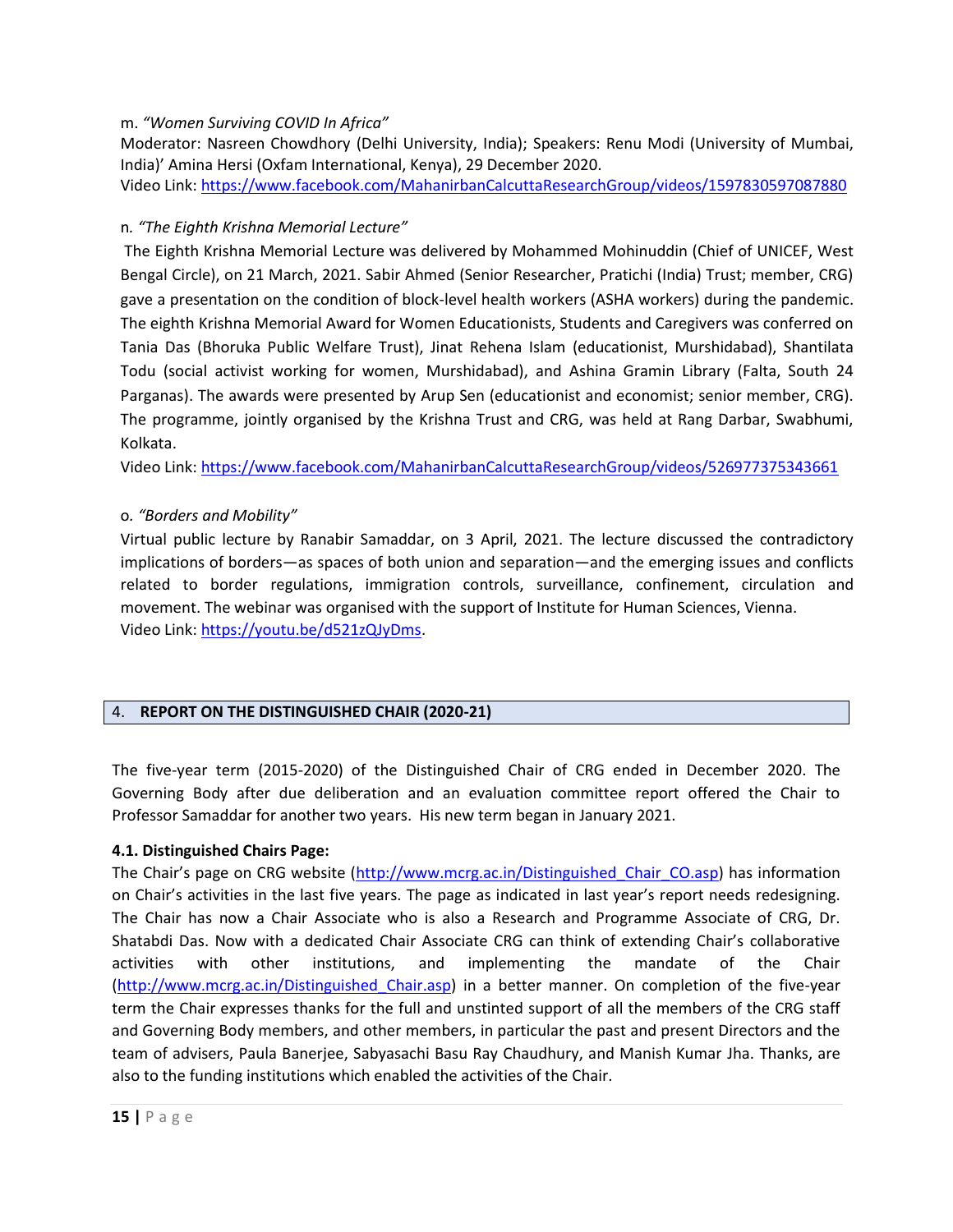# **4.2. Pilot Projects:**

In the year under consideration, the Chair piloted CRG's research programmes, and assisted in its orientation activities. He also completed his three yearlong work on populism–the work is now being considered for publication.

# **4.3. Committee/Board Advisory Member:**

In the year under consideration, he joined as member of:

- a. The Editorial Committee, Inventory, on Mobility and Socio-Economic Change, Max Planck Institute for Social Anthropology (2021)
- b. Faculty, Global Scholars Academy, Graduate Institute of International and Development Studies, Geneva, and Institute of Global Law and Policy, Harvard Law School (2020-)
- c. International Advisory Committee of the ZEIT-Stiftung Ebelin und Gerd Bucerius, Hamburg, for PhD Scholarships Programme on "Beyond Borders" (2020-2022); and
- d. Member, Permanent Fellow of the Research Programme on "Soft Authoritarianisms", University of Bremen (2020-2022)

# **4.4. Publications:**

# **Books**

- a. *A Pandemic and the Politics of Life* (Delhi: Women Unlimited, 2021)
- b. *The Postcolonial Age of Migration* (London and New York: Routledge, 2020)

# **Published Papers**

- (i) "Labour's Burden of the Epidemic Covid-19 and Internal Migrant Workers: The Case of India", *Migrant Worlds*, No 1, 2021
- (ii) (Guest edited) *The South Atlantic Quarterly* (Special Section on Citizenship Movements in India), Volume 120, No 1, January 2021; also published in that issue, "Revolution and Counter-Revolution in India"
- (iii) "Preface" to Kerstin Knopf and Detlev Quintern (eds.), *From Marx to Global Marxism: Eurocentrism, Resistance, Postcolonial Criticism* (Trier: Verlag Trier, 2020)
- (iv) "The Global Gaze of Care, Protection, and Power", Refuge, Volume 36, No 1, 2020
- (v) "Migrant, City, and Changing Lives" in S. Irudaya Rajan and Sumeetha M. (eds.), *Handbook of Internal Migration in India* (New Delhi and London: Sage, 2020)

# **4.5. Interviews and lectures delivered in the year under consideration:**

- (i) Interview: "Bengal Sees a Fight Between Baro Bhuiyan and the Hindu Right", *Prathan Alo* (English), 22 January 2021 - [https://en.prothomalo.com/opinion/interview/bengal-sees-a-fight](https://en.prothomalo.com/opinion/interview/bengal-sees-a-fight-between-baro-bhuiyan-and-the-hindu-right)[between-baro-bhuiyan-and-the-hindu-right](https://en.prothomalo.com/opinion/interview/bengal-sees-a-fight-between-baro-bhuiyan-and-the-hindu-right)
- (ii) Interview: "Time for the Left to Imagine Class and Populism", *The Telegraph*, 5 January 2021 [https://www.telegraphindia.com/west-bengal/time-for-left-to-re-imagine-class](https://www.telegraphindia.com/west-bengal/time-for-left-to-re-imagine-class-populism/cid/1802541)[populism/cid/1802541](https://www.telegraphindia.com/west-bengal/time-for-left-to-re-imagine-class-populism/cid/1802541) (reproduced in *Alternatives International*, 1 February 2021 [https://www.alterinter.org/?Left-and-the-Populists\)](https://www.alterinter.org/?Left-and-the-Populists); also reproduced in *The Scroll -*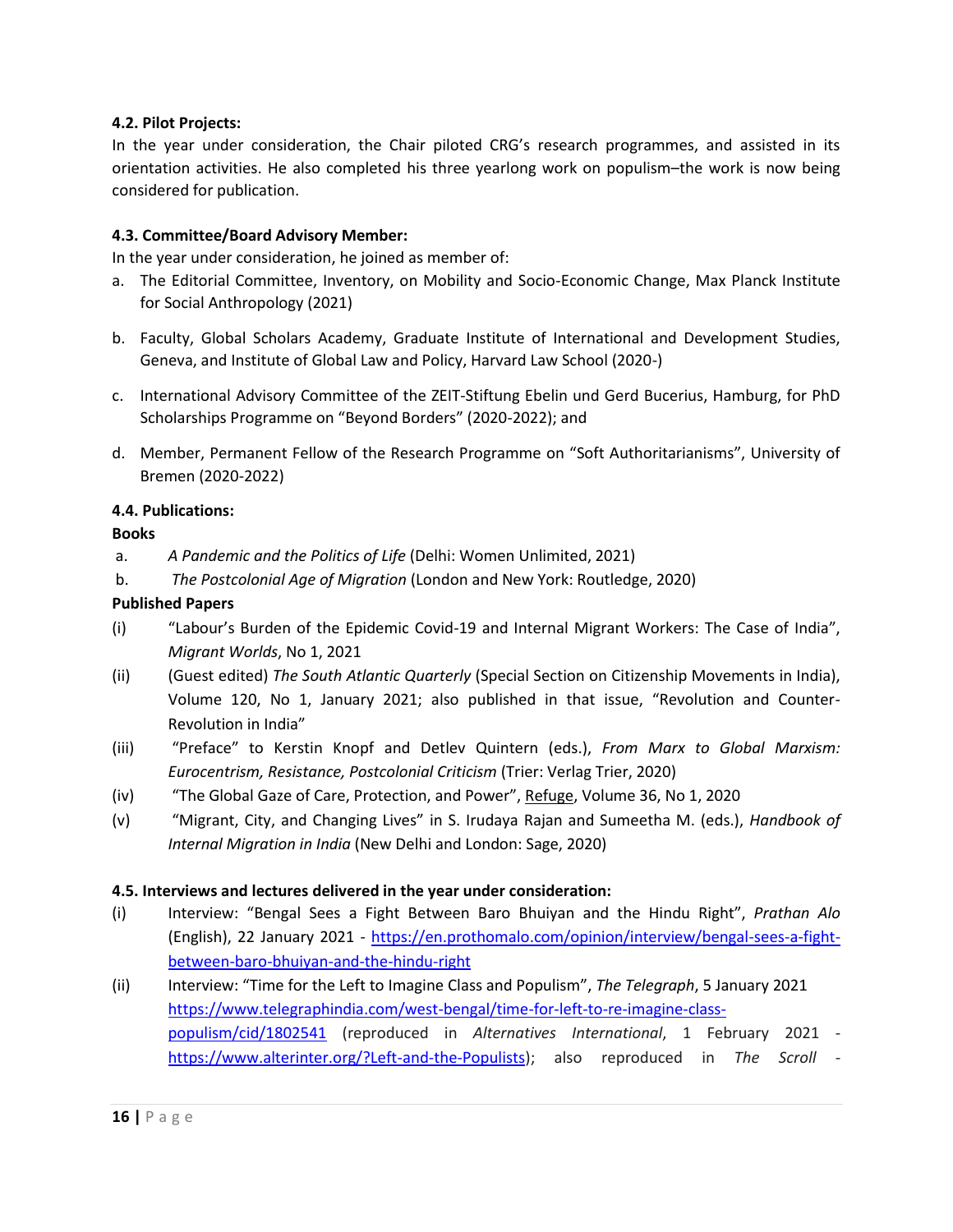[https://scroll.in/article/984231/why-the-indian-communists-must-understand-left-wing](https://scroll.in/article/984231/why-the-indian-communists-must-understand-left-wing-populism-plus-seven-more-weekend-reads)[populism-plus-seven-more-weekend-reads](https://scroll.in/article/984231/why-the-indian-communists-must-understand-left-wing-populism-plus-seven-more-weekend-reads) 

- (iii) Lecture: "The Present Epidemiological Moment and Bio-politics from Below", Mahesh Chandra Regmi Lecture 2020, Social Science Baha, Kathmandu, 7 December 2020 <https://www.youtube.com/watch?v=P0htniJOfV4>
- (iv) Dialogue: "Borders, Logistics, and Unequal Lives", Global Humanities Institute, Taipei, and the International Centre for Cultural Studies, Taiwan, 22 September 2020 <https://drive.google.com/file/d/1lW4sMeslNl5OqeFN3qjbh2j-wS6a5CmT/view?usp=sharing>
- (v) Lecture: "Epidemic, Migrant labour, and the Politics of Life", IIC, New Delhi, 7 August 2020 <https://www.youtube.com/watch?v=Lt-Mm30lYuc> and [https://www.iicdelhi.in/webcasts/view\\_webcast/epidemic-migrant-labour-and-the-politics-of](https://www.iicdelhi.in/webcasts/view_webcast/epidemic-migrant-labour-and-the-politics-of-life/)[life/](https://www.iicdelhi.in/webcasts/view_webcast/epidemic-migrant-labour-and-the-politics-of-life/)
- (vi) Lecture: "Borders of an Epidemic", New Zealand India Research Institute, 26 June 2020 [https://vstream.hosted.panopto.com/Panopto/Pages/Viewer.aspx?id=741ac44f-6f5c-46f5-](https://vstream.hosted.panopto.com/Panopto/Pages/Viewer.aspx?id=741ac44f-6f5c-46f5-9180-abe400574a7b) [9180-abe400574a7b](https://vstream.hosted.panopto.com/Panopto/Pages/Viewer.aspx?id=741ac44f-6f5c-46f5-9180-abe400574a7b)
- (vii) Lecture: "Covid-19: Public Health and the Sudden Visibility of Migrant Workers", Calcutta Research Group, 12 June 2020 - <https://www.youtube.com/watch?v=15ciFxz4org>
- (viii) Interview: "The Government Must Mobilise People to Cope with the Public Health Crisis in this Covid Time" (in Bengali) - Anandabazar Patrika, 11 May 2020 [https://www.anandabazar.com/editorial/coronavirus-political-scientist-ranabir-samaddar-says](https://www.anandabazar.com/editorial/coronavirus-political-scientist-ranabir-samaddar-says-state-should-focus-on-the-health-system-1.1148311)[state-should-focus-on-the-health-system-1.1148311](https://www.anandabazar.com/editorial/coronavirus-political-scientist-ranabir-samaddar-says-state-should-focus-on-the-health-system-1.1148311)
- (ix) Lecture: "Borders of an Epidemic", Centre for Global Migration Studies, Gottingen University, 30 April 2020 - <https://www.youtube.com/watch?v=8yWRHyOML1E&feature=youtu.be>
- (x) Interview: "At the Stroke of Midnight, Migrant Workers became Aliens in a Double Sense", *The Wire*, 23 April 2020 - [https://thewire.in/rights/interview-ranabir-samaddar-migrant-workers](https://thewire.in/rights/interview-ranabir-samaddar-migrant-workers-invisible)[invisible](https://thewire.in/rights/interview-ranabir-samaddar-migrant-workers-invisible)

# **4.6. Lectures for the upcoming months are listed below:**

- (i) Public Lecture: "Borders and Mobility", *Calcutta Research Group*, 05 April 2021.
- (ii) Discussion: "Competitive Populism and Welfare", *4 th Pillar*, 9 April 2021.
- (iii) Interview podcast: "A Cultural Battle in Fought in Every Village in West Bengal", with Sidharth Bhatia, *The Wire*, 20 April 2021*.*
- (iv) Dialogue: "A Conversation with Ranabir Samaddar on "Karl Marx and the Postcolonial Age", *Shelter and Solidarity*, 8 May 2021.
- (v) Dialogue: Six Capsules on "Thinking in the Epicentre: Conversation between Ranabir Samaddar and Biao Xiang on Shock Mobility", *Max Planck Institute for Social Anthropology*, 15 May 2021.
- (vi) Lecture: "Everyday State", *Young South Asia Scholars Meet, Graduate Institute of International and Development Studies, Geneva*, 3 June 2021.
- (vii) Lecture: "A Pandemic and the Politics of Life", *Kerala Council of Historical Research*, 15 June 2021.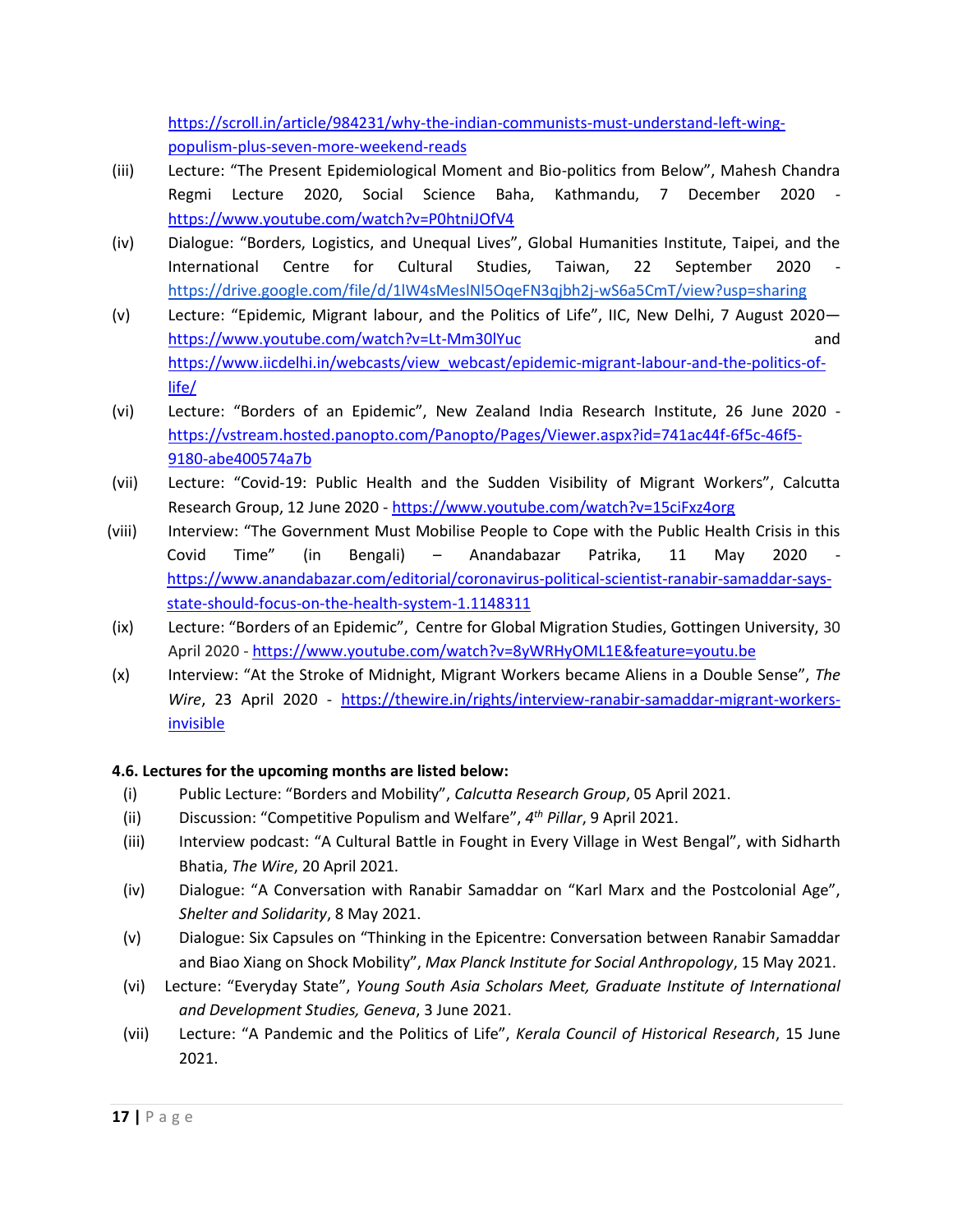#### **5. PUBLICATIONS**

#### **5.1.Journal:**

CRG's flagship Journal publication *Refugee Watch: A South Asian Journal on Forced Migration* (ISSN: 2347-405X) has been in circulation since 1998 deals with the issues of migration and mobility at various cross purposes. Issues 55-56 edited by Paula Banerjee has been published between January 2020 to March 2021.

1. Issue 55: Contemporary Perspectives on Internal Displacements in South Asia (A Special Issue on SANDD) published in collaboration with RLS. It covered issues related to internal displacement in South Asia.

[RW55.pdf \(mcrg.ac.in\)](http://www.mcrg.ac.in/rw%20files/RW55/RW55.pdf)

2. Issue 56: Fallacy of Protection published in collaboration with IWM. It covers the structural failures in the governmental systems to provide adequate protection to the migrants. [RW56.pdf \(mcrg.ac.in\)](http://www.mcrg.ac.in/rw%20files/RW56/RW56.pdf)

The consolidated website for *Refugee Watch* and *Refugee Watch Online* was launched in 2020 and is hosted at [www.refugeewatch.org.in.](http://www.refugeewatch.org.in/) It website will also act as the archive for all previous publications of *Refugee Watch*.

# **5.2.Online Journal: Refugee Watch Online:**

CRG maintains an online co-publication of Refugee Watch Online (RWO) hosted at <https://refugeewatchonline.wordpress.com/> and presents brief news, reports, views, and comments while drawing political and social attention to the human rights of the forcibly displaced persons. The editorial team have Anwesha Sengupta, Debarati Bagchi, Ananya Chatterjee, Sucharita Sengupta and Samata Biswas. In 2020 the blog had around 10951 views. The blog has its social media handles Facebook: @refugeewatchonline, Twitter handle: @rwatchonline and Instagram profile @refugeewatchonline.

In 2020, three undergraduate students interned with RWO: Sukanya Bhattacharya, Arna Dirghangi and Annesha De. Each of them wrote a research article and reported on various CRG webinars and discussions, apart from creating the consolidated archive of Refugee Watch and Refugee Watch Online for the websit[e www.refugeewatch.org.in.](http://www.refugeewatch.org.in/)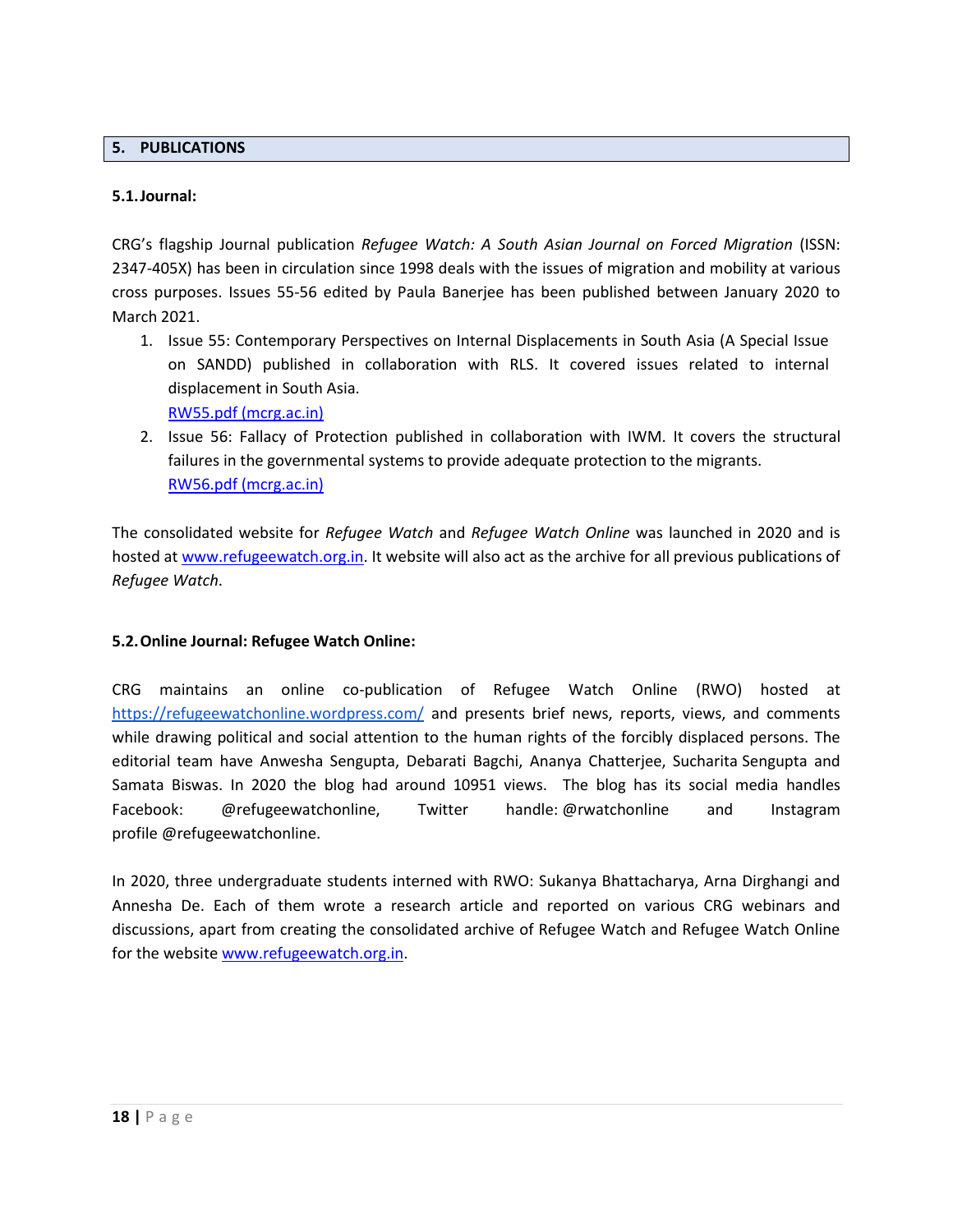#### **5.3.Research Papers: Policies & Practices:**

CRG publishes a series of research papers with the aim of disseminating important works and findings for discussion among scholars, researchers, policymakers, practitioners, and activists. The Occasional Papers published by CRG in 2020-2021 are listed here:

| Sr. | <b>Title</b>                                                                                                                    | <b>Authors</b>                                                                            | Project    | Year | <b>Link</b>                         |
|-----|---------------------------------------------------------------------------------------------------------------------------------|-------------------------------------------------------------------------------------------|------------|------|-------------------------------------|
| 120 | Covid-19, Migrants and Media                                                                                                    | Rajat Roy and<br>Ritambhara Malaviya                                                      | <b>RLS</b> | 2020 | http://www.mcrg.ac.in/PP<br>120.pdf |
| 119 | Culture, Migration and the Time<br>of an Epidemic: The Nautanki<br>Theatres/Bhojpuri Nautankis in<br>the 1990s                  | Rajat Kanti Sur                                                                           | <b>RLS</b> | 2020 | http://www.mcrg.ac.in/PP<br>119.pdf |
| 118 | Media Discourses on the Bengal<br>Bangladesh Border                                                                             | Paula Banerjee                                                                            | <b>RLS</b> | 2020 | http://www.mcrg.ac.in/PP<br>118.pdf |
| 117 | Transition without Justice in the<br>Postcolonial World: Protection<br>Discourses for Refugees<br>and<br>Migrants in South Asia | Sabyasachi Basu<br>Ray<br>Chaudhury                                                       | <b>RLS</b> | 2020 | http://www.mcrg.ac.in/PP<br>117.pdf |
| 116 | Media on Migrants:<br>Report from the Field-II                                                                                  | Amit<br>Sengupta,<br>Sarkar<br>&<br>Abhijnan<br>Swati<br>Bhattacharjee,<br>Geetika Mishra | <b>IWM</b> | 2020 | http://www.mcrg.ac.in/PP<br>116.pdf |
| 115 | Media on Migrants:<br>from<br>Report<br>the<br>Field-I                                                                          | Debashis Aich                                                                             | <b>IWM</b> | 2020 | http://www.mcrg.ac.in/PP<br>115.pdf |
| 114 | Biometrics,<br><b>Notion</b><br>of<br>Governmentality<br>Gender<br>and<br>Relations in Rohingya<br>Refugee<br>Camps             | Shamna Thacham Poyil<br>& Nasreen Chowdhory                                               | <b>IWM</b> | 2020 | http://www.mcrg.ac.in/PP<br>114.pdf |
| 113 | The Invisible Migrant Workers: In<br>Life, In Death                                                                             | Francis Adaikalam and<br>Piya Srinivasan                                                  | <b>IWM</b> | 2020 | http://www.mcrg.ac.in/PP<br>113.pdf |
| 112 | Two<br>Writings<br>Climate,<br>on<br>Disasters & Displacement`                                                                  | Sengupta<br>Sohini<br>&<br>Jyothi Krishnan                                                | <b>IWM</b> | 2020 | http://www.mcrg.ac.in/PP<br>112.pdf |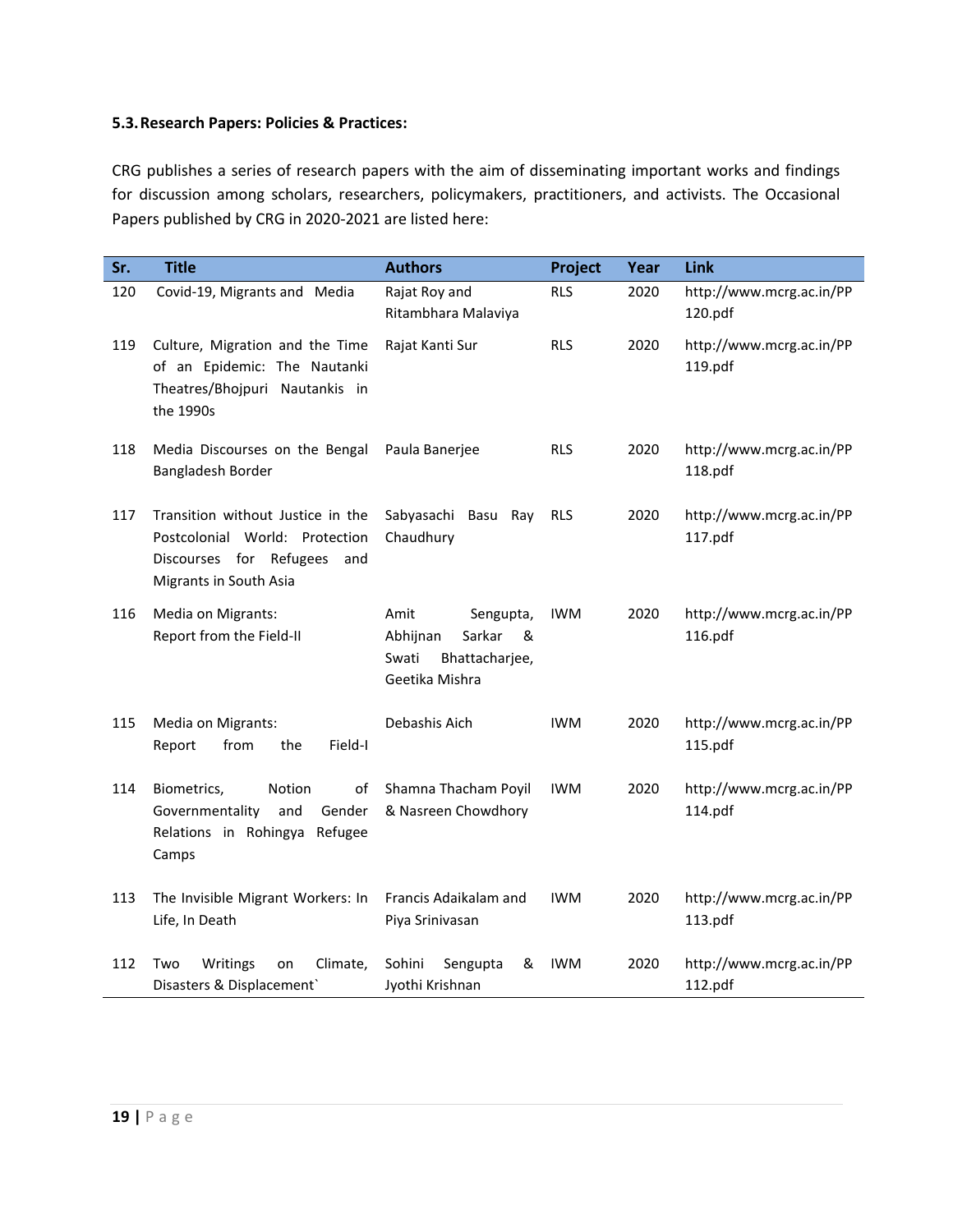#### **5.4. Books:**

- a. A Pandemic and the Politics of Life by Ranabir Samaddar, Women Unlimited, New Delhi, 2021.
- b. Draft copies of the law reader titled: *"Refugees: Laws, Politics, Aesthetics: A Southern Reader"*, edited by Oishik Sircar, Associate Professor, Jindal Global Law School, and Sara Dehm, Lecturer, University of Technology, Sydney have been printed for internal circulation in January 2021. Subsequently a book contract has been signed with Routledge titled, *The Refugee Law Reader: Southern Perspectives*, eds. by Oishik Sircar and Sara Dehm, Routledge (Forthcoming).
- c. *Epidemic, Migrants and the Media: A Reader*, ed. Bharat Bhushan, will be published in 2021 from Routledge. Draft copies of the book (*Media on Migrants in the Time of an Epidemic: A Reader*, edited by Bharat Bhushan was published for internal circulation early this year.
- d. *Borders of an Epidemic: COVID-19 and Migrant Workers' and 'Burdens of an Epidemic: A Policy Perspective on Covid-19 and Migrant Workers'* , the two CRG publications will be soon published from Social Science Press (Indian edition) and International edition by Routledge. Paula Banerjee, Ranabir Samaddar and Ritajyoti Bandhopadhyay are the co-editors.
- e. *Situating Social Media: Gender, Caste, Protest, Solidarity,* eds. by Samata Biswas and Atig Ghosh, Women Unlimited, 2020

#### **5.5 Audio-Visual Materials for Reading and Instructional Purposes:**

CRG in collaboration with IWM has been producing audio-visual material for reading and instruction purposes.

CRG has produced a second documentary film in 2020 titled *'Tale of a Migrant City'* in the sequel *Calcutta Migrant City*. The film narrates the history of the development of squatters' colonies in West Bengal following the exodus of refugees from East Bengal for pedagogic exercises in migration and forced migration studies.

Video Link[: https://www.youtube.com/watch?v=w5CnRwKd3p8](https://www.youtube.com/watch?v=w5CnRwKd3p8)

# **6. LIBRARY, WEBSITE, ASSETS**

# **6.1.Library:**

The library of Calcutta Research Group holds a significantly specialized collection of print and audio resources on topics pertinent to areas of Social Science such as migration, forced migration, human rights, peace, justice, post-colonial democracy, migration studies, and more. This Resource Centre is linked with the Refugee Research Network, responsible for gathering information from a number of institutions and networks. The library has digital access, allowing members of several colleges, universities, research institutes and NGOS, along with research scholars, students and faculty access to academic material. Books and CDs, however, are available only as hard copies in the library.

In terms of numbers, the Library and Resource Centre has about 3070 books, 1383 documents and 237 audio CDs, video and lectures on topics such as law, migration, food, environment, urbanization, displacement, minority rights, advocacy, child rights, human rights, and migration from Northeast India, India's Look East policy, and more. There are exclusive collections of Newspaper clippings on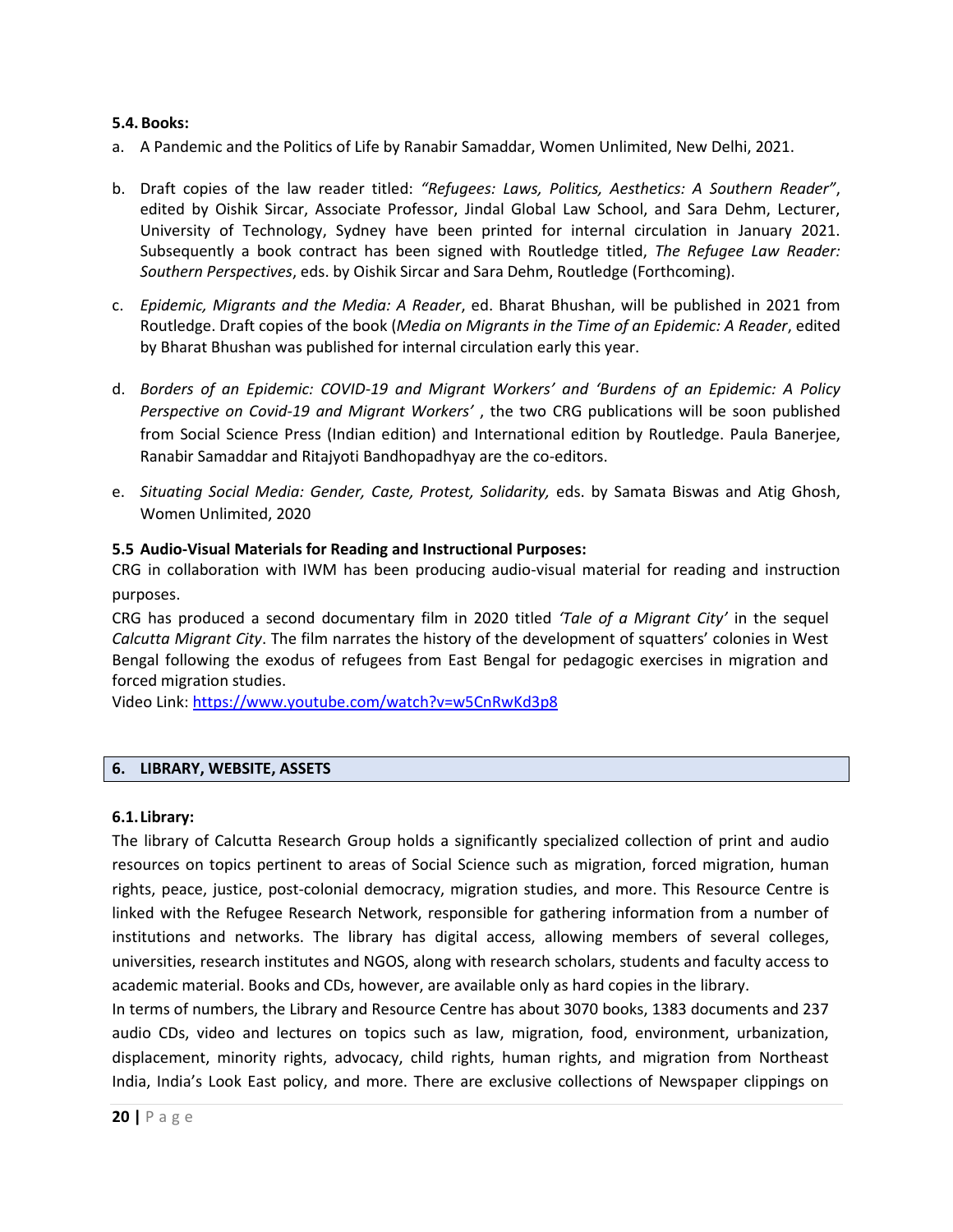Northeast India, and archived materials on forced migration. The library also has a good collection of donated books on topics such as Modern India, human culture, the sociological imagination, Dalit literature, and more. The library has subscribed Koha from the Bengal Library Association since last November. It will gradually migrate its database to Koha. The library has purchased 200 new books last year. The librarian gradually started cataloguing those books to the new database (Koha). The Calcutta Research Group is a subscriber to journals of repute such as JSTOR and Economic and Political Weekly. The subscription of Project-Muse began from September last year.

The current library advisory committee consists of Samir Kumar Das, Purna Banerjee, Rajat Roy, Ankur Tamuli Phukan and Rajat Kanti Sur. They are responsible for determining the rules and modes of operation. A further committee consisting of student and members had been set up to take stock of library holdings and give suggestions for improvement of the library. It submitted its report under the leadership of Dr. Purna Banerjee in 2019. The Director has been working on its recommendations.

Nandini Dasgupta, the librarian joined last year left the job in March 2021 after the completion of her contract tenure with CRG. A new librarian, Binayak Mallick, has joined the office commencing July, 2021, and has taken over most functions of the library. He is preparing a list of necessities, such as books on classification and subject headings, which will further help in managing and giving a structure to existing and incoming library resources.

# **6.2.Website:**

The website of Mahanirban Calcutta Research Group is hosted at mcrg.ac.in. The website not only acts as the digital platform for showcasing the activities of the institute but also serves as the repository of the research and reference through its archiving of resources curated across various genres and is available on public domain except few restricted by either the copyright laws or are in the process of transmission into digital data. The website has been heuristically designed into seven segments-research & programmes, dialogues & conferences, public lectures and seminars researchers and board members, distinguished chair, publications & reports, and library and resource centre. The current projects Global Protection of Migrants and Refugees (2020) and Migration and Forced Migration Studies with Particular Focus on South Asia and its European-Asian Dimension (2019-2021) have been updated regularly. The programmes of CRG are updated regularly on its website. The Living Archive resources have increased manifolds and has been indexed on a temporal scale. A new secured portal is in the process of making for hosting the Sixth Annual research & orientation programme on Global Protection of Migrants and Refugees and the Teachers Online Course where the website itself would act as a communication platform for education between the participants and the resource persons. The website is updated and maintained by Samaresh Guchhait from the administrative unit of Calcutta Research Group with the support of the Programme and Research Associates. He will be aided by our nee librarian and information officer Vinayak Mallick who has joined since  $1<sup>st</sup>$  July 2021. With the increasing need to atune to the new normal in the ongoing pandemic induced due to Covid-19, the need has been felt to optimise our digital presence and hence discussions on recruitment of a webmaster on a contractual basis is in the offing.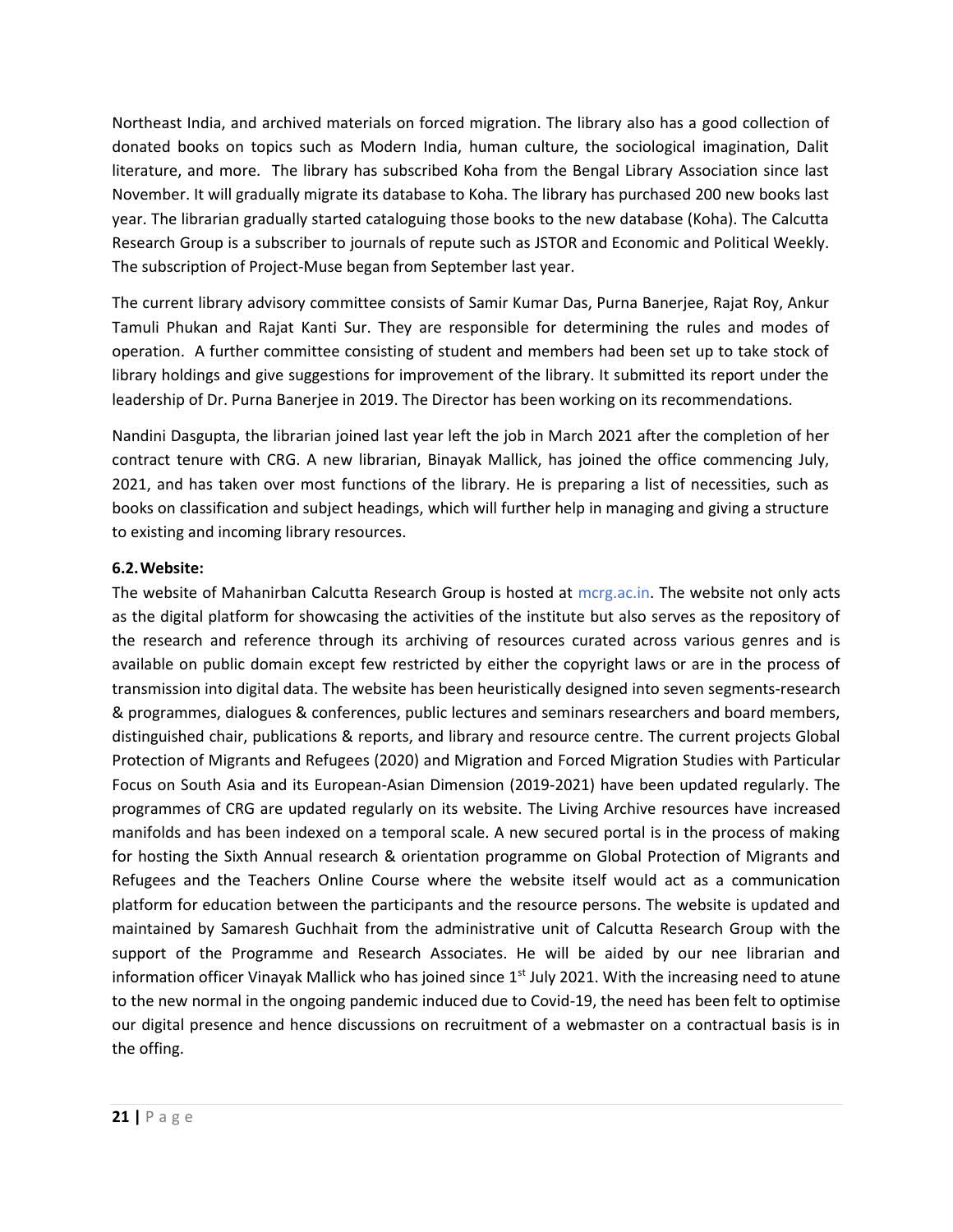#### **6.3.Assets:**

During this period two Dell laptops, two UPS and one computer were purchased. In addition to that one shoe rack, two geysers and one sanitizer machine were purchased. Details are available in the Asset Register. The register is maintained on regular basis and the updated register is open for inspection.

# **7. RESEARCH & ADMINISTRATIVE STAFF AND OTHER OFFICE MATTERS**

# **7.1 Research and Administrative Staff**

During the period under report, Prof Samir Kumar Das held the post of Honorary Director from June 2019 till the completion of his term on 31 May 2021; CRG thanks him for his able steering of the organisation through a pandemic and two lockdowns. CRG also takes the opportunity of expressing its gratitude to Prof Shyamalendu Majumdar for having officiated as the Director till Prof Sabyasachi Basu Ray Chaudhury took charge as the Honorary Director of CRG from July 2021. CRG welcomes Prof Basu Ray Chaudhury and hopes that under his stewardship CRG will reach new heights of collective research and camaraderie.

Rajat Roy's tenure as Research and Programme Associate under the RLS project came to an end in December 2020, however, he is associated with CRG's in its research work. Kusumika Ghosh, Utsa Sarmin and Piya Srinivasan left CRG on the completion of their projects. Rajat Kanti Sur continues his work sincerely and efficiently as Research & Programme Associate for the CRG- RLS project on *Deep Dive: Global Protection of Refugees and Migrants*. Shatabdi Das re-joined CRG as Researcher for the CRG-RLS project on *Deep Dive: Global Protection of Refugees and Migrants* in April 2021. She has obtained her PhD in October 2020. Anand Upendran joined in February as Research and Programme Associate for the same project. Ankur Tamuli Phukan joined as Research and Programme Associate under CRG-IWM project on *Migration and Forced Migration Studies with particular focus on South Asia and its European-Asian Dimension* in February 2021. Priyankar Dey joined in February as Research and Programme Assistant for the same project. Rituparna Datta joined as a researcher for the CRG-IWM project in March 2021. Shatabdi Das and Rituparna Datta are Associates of Distinguished Chair in Migration and Forced Migration Studies of CRG as well.

Details of the staff researchers are available at [http://www.mcrg.ac.in/CRG\\_Researchers\\_RPA.asp](http://www.mcrg.ac.in/CRG_Researchers_RPA.asp) and [http://www.mcrg.ac.in/CRG\\_Researchers\\_RPAssitances.asp](http://www.mcrg.ac.in/CRG_Researchers_RPAssitances.asp)

During the period under report two research interns, Digangana Das and Farseen Ali P.V, were attached with CRG for a short period of time under the internship programme for their respective research.

For details of the interns visit:

[http://www.mcrg.ac.in/CRG\\_Researchers\\_Intern.asp](http://www.mcrg.ac.in/CRG_Researchers_Intern.asp)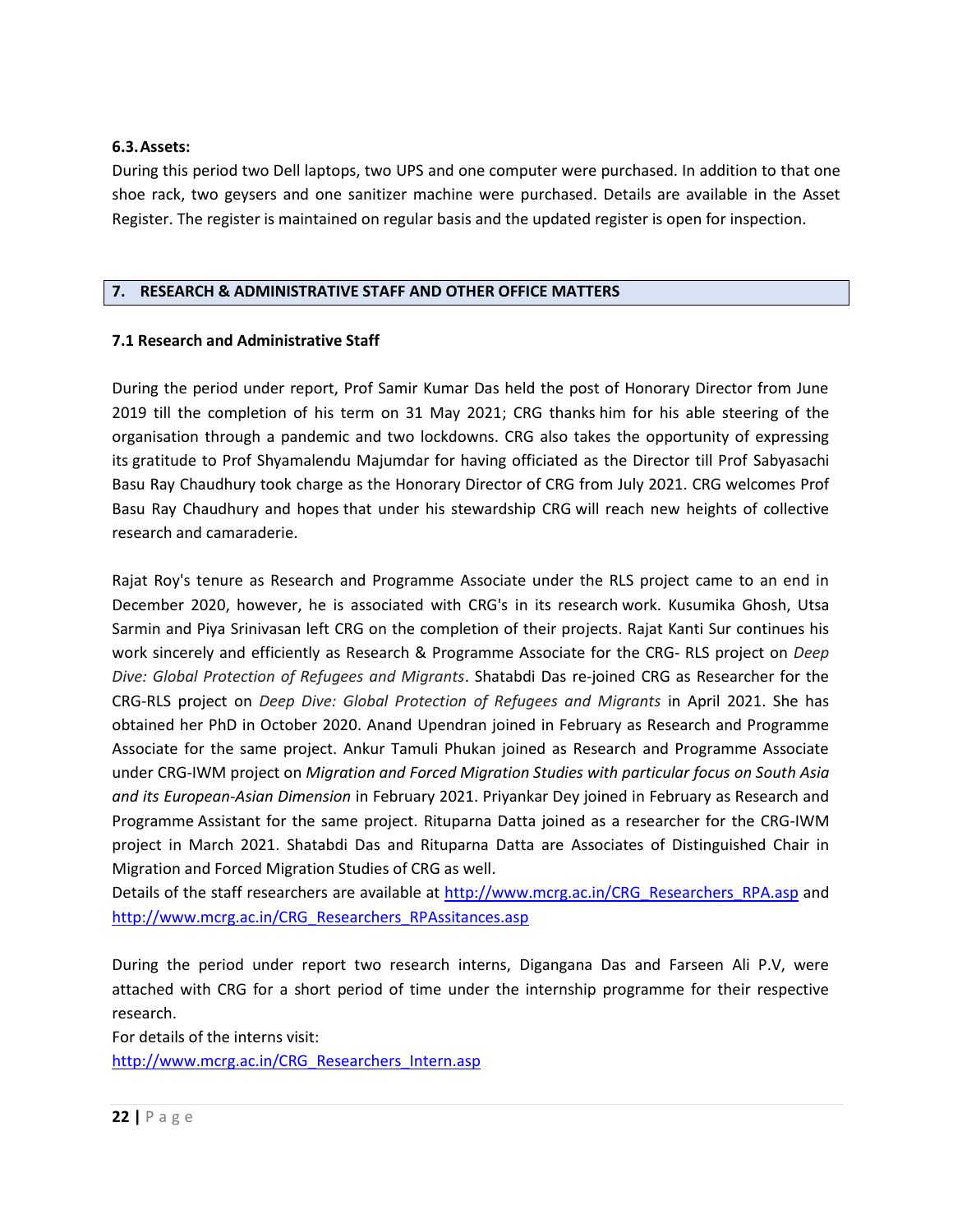Nandini Dasgupta, working as Assistant Librarian and Information left CRG after the completion of her contract in March. Binayak Mallick was selected and appointed as Library Assistant and Information Manager in June 2021.

Ratan Chakraborty was unable to continue his service at CRG owing to his personal reasons in October 2020. CRG honours his decision and thanks him for his long service. Partha Protim Sarkar was appointed as Accountant in August 2020. The services of Samaresh Guchhait, Subhashree Rout and Ashok Kumar Giri were retained. R. K. Mahato's contract was extended for three months as a part-time Librarian till October 2020. However, considering his long association with CRG, he was given a fresh contract in March 2021 for 10 months.

# **7.2 Other Office Matters:**

# **7.2.1 Internal Complaints Committee:**

The Internal Complaints Committee was reconstituted in November 2020 on the basis of a proposal of the Governing Body. The following persons are members of the Cell: Subhashree Rout (convener), Paula Banerjee and Uttam Kumar Ray with Debarati Bagchi as the external member

# **8. HIGHLIGHTS OF MEMBERS' ACHIEVEMENTS**

**Anjuman Ara Begum's** main activity during the pandemic situation is responding to the covid crisis. As a part of the group, she has supported emergency relief, carried out research, documentation and wrote about education of women and girls during the pandemic.

**Ananya Chatterjee's** article titled, "Travails with Motherhood: An Autobiographic exploration of being a mother " was published in Social Trends in March 2020.

**Nasreen Chowdhory's** "Citizenship, Nationalism and Refugeehood of Rohingyas in Southern Asia coedited with Biswajit Mohanty was published from Springer 2020 and "Gender, Identity and Migration in India" co-edited with **Paula Banerjee** was accepted for publication by Palgrave in 2020.

**Paula Banerjee's** edited volume "Margins of Protection" was accepted by Routledge in 2020.

**Sanam Roohi** started her Alexander von Humboldt fellowship in September 2020 at the Centre for Modern Indian studies.

**V.Ramaswamy** was invited in April 2020 to contribute a weekly column to the Munich newspaper, Sueddeutsche Zeitung, for their 'World in Fever' page on the pandemic. His translation of Subimal Misra's, *This Could Have Become Ramayan Chamar's Tale: Two Anti-Novels*, was published by Open Letter, USA, in July 2020 and translation of The Runaway Boy, the first volume of Manoranjan Byapari's trilogy of novels, *Chandal Jibon*, was published by Eka Books, in December 2020.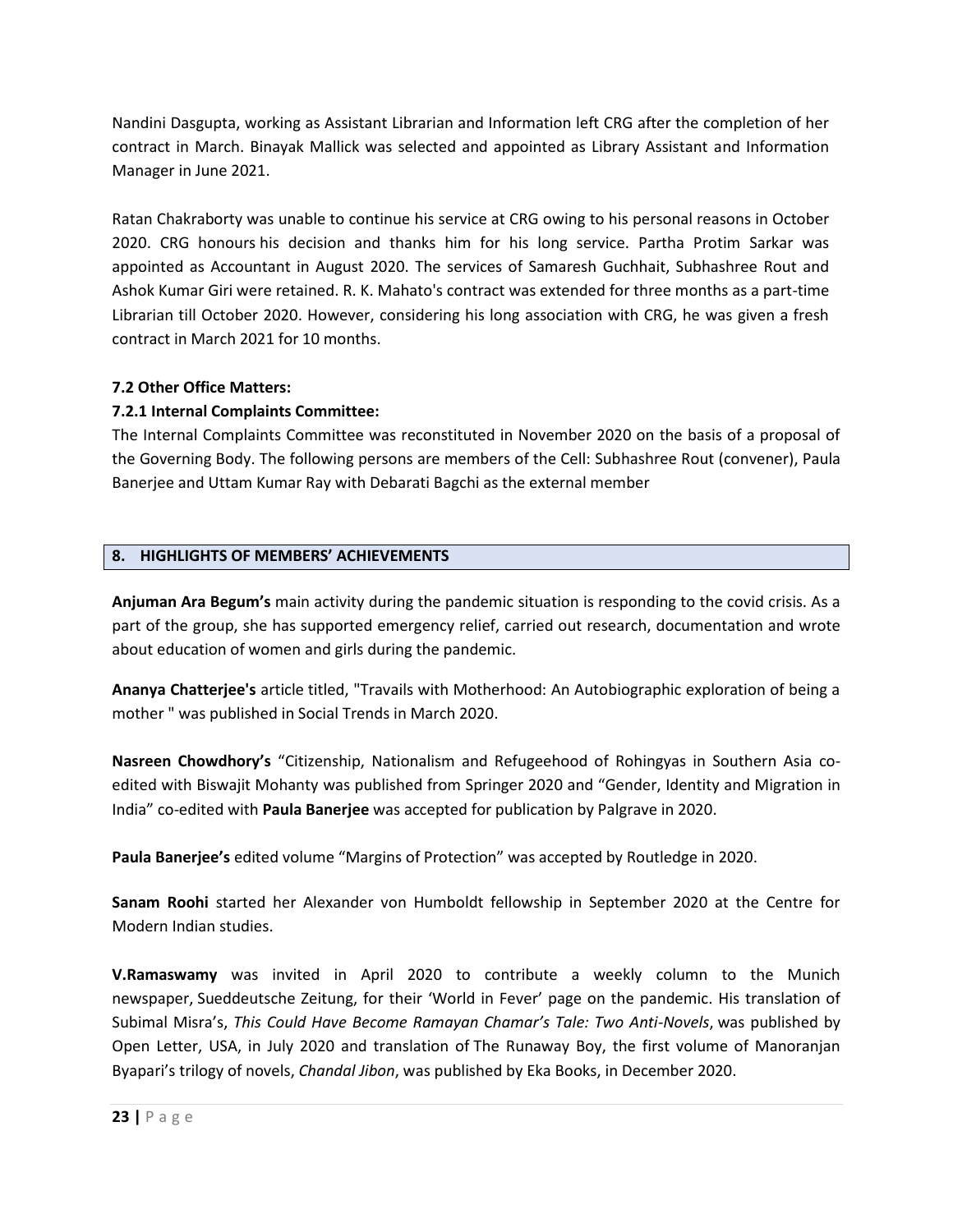#### **9. ROLL OF MEMBERS**

CRG deeply mourns the loss of its eminent and founder member Prof Pradip Kumar Bose.

The present roll of members stands as follows. It will be subject to revision after the AGM to be held on 5 August 2021

- 1. Amit Prakash
- 2. Ananya Chatterjee
- 3. Anita Sengupta
- 4. Anjoo Sharan Upadhyaya
- 5. Anjuman Ara Begum
- 6. Anup Shekhar Chakraborty
- 7. Arup Kumar Sen
- 8. Asha Hans
- 9. Atig Ghosh
- 10. Bharat Bhushan
- 11. Bishnu Mohapatra
- 12. Byasdeb Dasgupta
- 13. Iman Mitra
- 14. Ishita Dey
- 15. Jishnu Dasgupta
- 16. K. M. Parivelan
- 17. Kalpana Kannabiran
- 18. Khesheli Chishi
- 19. Krishna Bandyopadhyay
- 20. Kumar Rana
- 21. Madhuresh Kumar
- 22. Madhurilata Basu
- 23. Mahalaya Chatterjee
- 24. Manabi Majumdar
- 25. Mandira Sen
- 26. Manish K. Jha
- 27. Manjuri Chatterji
- 28. Mouleshri Vyas
- 29. Nasreen Chowdhory
- 30. Nirmal Kumar Mahato
- 31. Nirmalya Banerjee
- 32. Paula Banerjee
- 33. Prasanta Ray